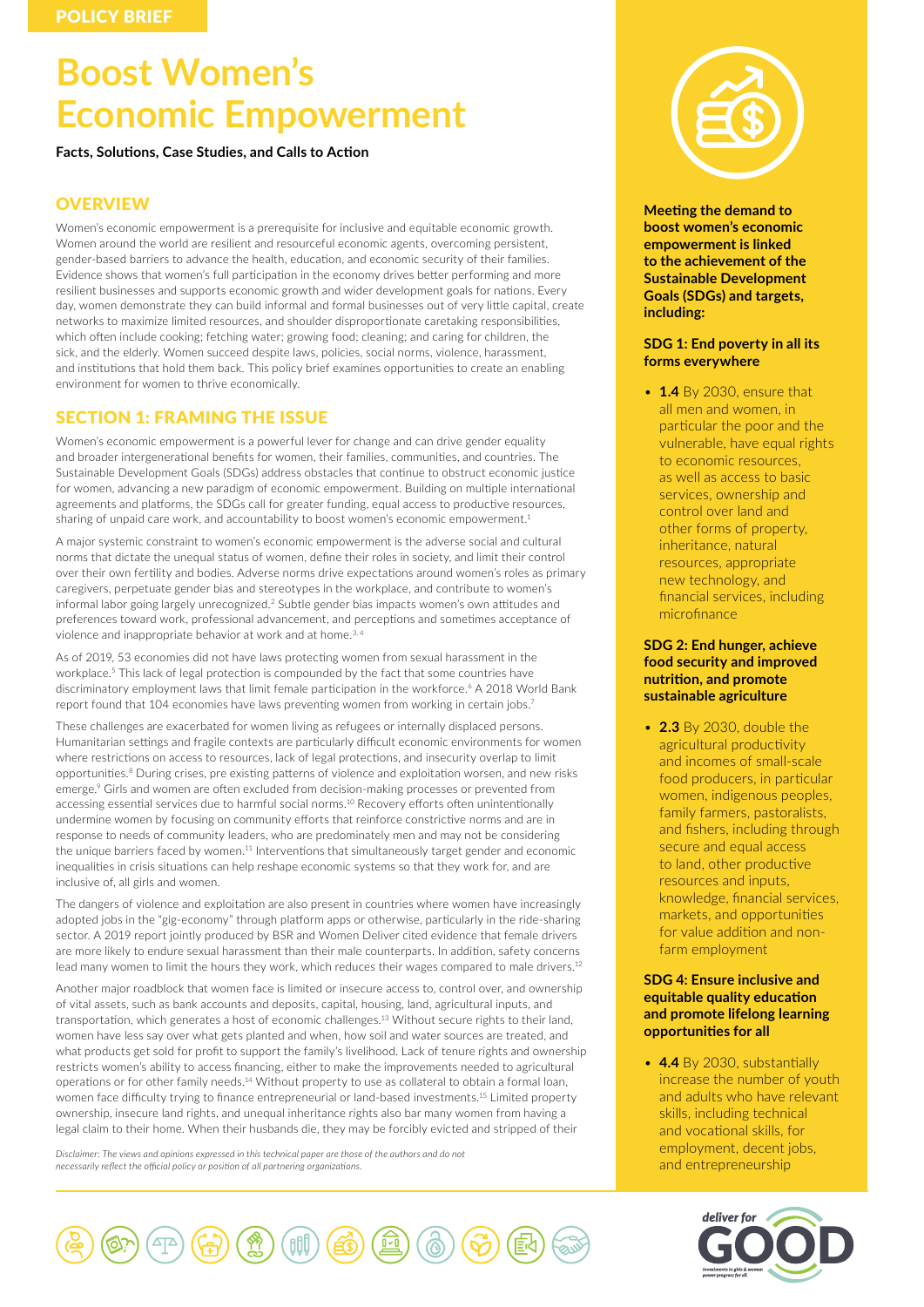assets.16 This affects women's ability to maintain financial assets after the death of their husbands and limits their ability to build generational wealth. Even in countries where women's legal property rights are in place, customary laws or practices and biased social norms often still restrict control or ownership of land, property, and finances.<sup>17</sup>

Having a bank account and access to credit gives women greater control over their finances and is a crucial step toward rising above poverty.18 But while women's access to bank accounts has increased, the gender gap in account ownership persist. In 2017, 65% of women had an account, compared with 72% of men, a gender gap of 7 percentage points.<sup>19</sup> Women's legal and marital status may also have an impact on their access to financing. For example, women living as refugees may not be able to access formal banking or credit systems because of their legal status.20 Low financial literacy also challenges women's ability to access and optimally use financial services.21 Low internet connectivity and gaps in mobile phone usage are other barriers limiting women's economic potential. Mobile phones allow women in remote areas to access banking and credit, receive market information, and grow their networks. These devices can also enable women to receive their wages digitally, which in turn can increase their financial independence and influence over household financial decision-making.<sup>22</sup> However, an estimated 197 million fewer women than men own a mobile phone in low- and middleincome countries.<sup>23</sup> This gap in mobile ownership is paired with a gap in the use of mobile internet, where there is a gender gap of 23%.<sup>24</sup>

Informal employment also contributes to challenges in women's economic empowerment. Women in the informal economy, such as domestic work, home-based work, and work in a family business, are more likely to find themselves in vulnerable situations.25, 26 Participation in informal employment that is typically low-skilled and comes with poor working conditions is higher among women than men. In 2018, this was the case in more than 90% of sub-Saharan African countries, 89% of South Asian countries, and 75% of Latin American countries.<sup>27</sup> Because they fly under the economic and labor radar where their rights are not upheld, these women lose out on needed pay, benefits, safety standards, and other protections.<sup>28</sup> Women also make up close to two-thirds of family workers, or workers who contribute to a family business but do not receive any direct monetary compensation.<sup>29</sup> Within this informal economy, there is little or no oversight, and exploitation is common.<sup>30</sup> Another vulnerable sector is agriculture, which is still one of the most common employment opportunities for women in low- and lower-middle-income countries.<sup>31</sup> In Southern Asia and sub-Saharan Africa, 60% of working women work in agriculture, where they often participate in time- and labor-intensive activities while receiving little payment.<sup>32</sup>

Women's overrepresentation in the informal economy may hinder their ability to transition into higher-skill, higher wage-premium jobs, according to the McKinsey Global Institute. It is estimated that 40 million to 160 million women may need to make the transition to a better job by 2030, yet will be hindered by structural impediments, including the opportunity cost that unpaid care work imposes on women seeking opportunities in the compensated economy.<sup>33</sup> Illustratively, a 2019 Organisation for Economic Cooperation and Development (OECD) Policy Paper employed time-use surveys to measure unpaid care work and found that it represents a significant share of countries' GDP. For example, unpaid care work was 14% of GDP in South Africa and Canada; 23% in Argentina, France and New Zealand; and 33% in China.<sup>34</sup>

Even when women secure formal employment, gender stereotypes and cultural norms often limit them to lower-status and lower-paid positions than those offered to men.<sup>35</sup> Employed women earn, on average, 23% less than men.<sup>36</sup> Not one country has gender parity in pay,<sup>37</sup> even when both genders perform the same type of work. The gender wage gap is driven by a variety of factors, including vertical segregation, where women have difficulty advancing to manager and senior positions, and horizontal segregation, where women are concentrated in lower-paid sectors.<sup>38</sup> The concentration of women in lower-paid sectors has been estimated to account for more than 50% of the overall gender pay gap.<sup>39</sup> This gap also extends to developed economies, where women tend to be less represented in fields such as machine learning and pattern recognition, which are likely to drive future progress in technology and the economy more broadly.<sup>40</sup>

The wage gap is exacerbated once a woman has a child, jumping from a 4.8% difference between men and women without children, to a 22.6% difference for men and women with children in OECD countries.41 The implicit penalty that women pay for having children increased by 38.4% between 2005 and 2015, and the attendant pay gap (as compared to childless women) ranges from about 1% or less in Canada, Mongolia, and South Africa, to as much as 30% in Turkey.<sup>42</sup>

Only 63% of the wage gap and 50% of estimated earned income gap have been bridged as of 2018.<sup>43</sup> Workplace disparities in terms of management opportunities and mentorship also drive income gaps, making it more difficult to bridge the divide, for example, the wage and opportunity gaps differ greatly from country to country – women and men have the same likelihood of reaching managerial positions in the Bahamas, Colombia, Jamaica, Lao People's Democratic Republic and the Philippines, while the gap is at least 90% in Syria, Lebanon, Algeria, Egypt, Saudi Arabia, Yemen and Pakistan.<sup>44</sup>

Governments' lack of adherence to international labor standards and social protections also restricts women's access to decent work.45 Decent work can be defined as offering a fair income; workplace security and social protection for families; prospects for personal development and social integration; freedom to express concerns, organize, and participate in decisions that affect one's life; and equality of opportunity and treatment.46 Women must be able to access training and skill building; pregnancy and maternity safeguards; family leave; and protections against hazardous work environments,



# **SDG 5: Achieve gender equality and empower all women and girls**

• **5.a** Undertake reforms to give women equal rights to economic resources, as well as access to ownership and control over land and other forms of property, financial services, inheritance, and natural resources, in accordance with national laws

# **SDG 8: Promote sustained, inclusive, and sustainable economic growth, full and productive employment, and decent work for all**

- **8.5** By 2030, achieve full and productive employment and decent work for all women and men, including for young people and persons with disabilities, and equal pay for work of equal value
- **8.6** By 2020, substantially reduce the proportion of youth not in employment, education, or training
- **8.8** Protect labour rights and promote safe and secure working environments for all workers, including migrant workers, in particular women migrants, and those in precarious employment
- **8.b** By 2020, develop and operationalize a global strategy for youth employment and implement the Global Jobs Pact of the International Labour **Organization**



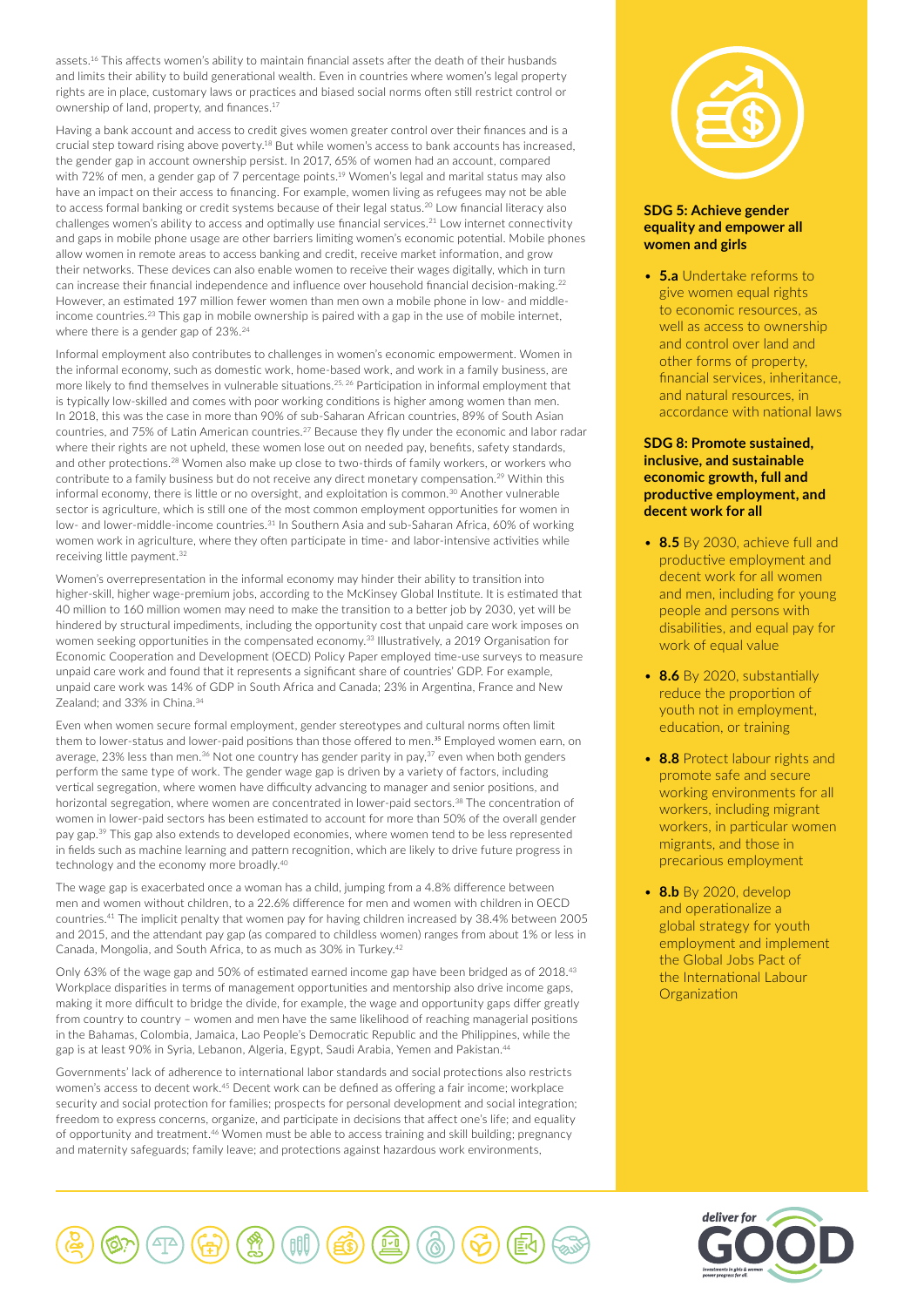sexual harassment, and violence.<sup>47</sup> Corporations can play a role in promoting women's equality in the workforce and economic empowerment. However, fewer than one in three companies sets diversity targets for hiring and promotions, fewer than one in four companies has processes or tools for reducing bias when reviewing résumés, fewer than half of companies require diverse candidates for external hiring, and only a quarter require diverse candidates for internal promotions.<sup>48</sup>

There is a risk that these gender inequalities in employment will become more pronounced as digital technologies and automation replace lower-skilled, labor-intensive jobs in sectors that have a large share of female workers.49 Women accounted for a mere 22% of artificial intelligence professionals globally.50 Women working in the hospitality and restaurant industries, which employ 4.9% of women and 2.8% of men globally, are particularly at risk, with almost 73% of all jobs in these sectors being susceptible to automation.<sup>51</sup> At the same time, education and health, which are similarly dominated by female workers, exhibit a low risk of automation due to the interpersonal abilities required.<sup>52</sup>

A woman's ability to economically empower herself has a positive impact on the health and wellbeing of her family, community, education, nutrition, and healthcare. Good health is a critical factor to supporting women's empowerment, since their economic performance suffers during health crises. If a woman cannot control her fertility and time her pregnancies using modern contraception, it can limit her access to education and employment.<sup>53</sup> Women's health is also jeopardized because of the disproportionate share of time women spend doing unpaid care work. Women who work for pay are often said to work a "second shift" once they get home. This has negative consequences on their health and wellbeing in the form of sleep deprivation and anxiety.

The same is true for gender-based violence, which takes a heavy toll in all countries. Freedom from gender-based violence in all its forms is crucial for both women's economic empowerment and the economic stability of nations. Without it, the economic losses to individuals, households, communities, and nations can be severe.54, 55 For example, intimate partner violence and non-partner sexual violence directly impact worker productivity, which leads to a decrease in the effectiveness of the workplace and lost income for both the individual and the company.<sup>56</sup>

This is one of the reasons that the United Nations Women's Empowerment Principles (WEPs), a set of seven principles endorsed by more than 2,600 companies globally, include the enforcement of zero-tolerance policies for violence and sexual harassment and the inclusion of measures to ensure workplace safety and health for all employees as key objectives for businesses and the private sector.57, 58 The 2019 International Labour Organization's Convention Concerning the Elimination of Violence and Harassment in the World of Work asks for a commitment from each member state, in consultation with representative employers' and workers' organizations, to seek to ensure that violence and harassment in the world of work is addressed in policies, resources, guidance, training and tools, and awareness-raising campaigns.59

# SECTION 2: SOLUTIONS AND INTERVENTIONS

The scale of the challenges facing women globally requires collaborative solutions that draw on the expertise, resources, and networks of multiple partners in the women's economic empowerment ecosystem. Governments, donors, multilateral organizations, civil society, and the private sector collectively have a role to play in removing barriers, challenging norms, and creating context-specific policies and interventions to protect women's rights and support their economic advancement in communities across the globe.

When countries expand women's access to education, healthcare, employment, and financial services, and establish laws that create an enabling environment for the enjoyment of women's rights, they generally see a decline in poverty, an increase in economic growth, and greater overall development.<sup>60</sup> Recommendations such as the United Nations Secretary-General's High-Level Panel on Women's Economic Empowerment's seven drivers of women's full economic participation can also result in significant benefits for the private sector.<sup>61</sup> The interventions identified below reflect the cross-cutting nature and impact of enabling women's economic empowerment:

- Improve and enforce secure land and productive resources rights for women, including their legal rights to equitably access, control, own, and inherit.
- Improve economic literacy and promote inclusive access to financial services, such as credit, savings, and insurance.
- Promote women's control over assets, resources, and income, and encourage joint household decisionmaking to tackle adverse gender norms.
- Recognize, reduce, and redistribute unpaid domestic and care work.
- Cultivate women's leadership in the public and private sectors.
- Invest in women's networks and organizations to strengthen women's visibility and representation.
- Create a safe, supportive, and violence-free workplace in line with the 2019 ILO Violence and Harassment Convention.



# **SDG 9: Build resilient infrastructure, promote inclusive and sustainable industrialization, and foster innovation**

• **9.3** Increase the access of small-scale industrial and other enterprises, in particular in developing countries, to financial services, including affordable credit, and their integration into value chains and markets

## **SDG 10: Reduce inequality within and among countries**

- **10.1** By 2030, progressively achieve and sustain income growth of the bottom 40% of the population at a rate higher than the national average
- **10.2** By 2030, empower and promote the social, economic and political inclusion of all, irrespective of age, sex, disability, race, ethnicity, origin, religion or economic or other status
- **10.3** Ensure equal opportunity and reduce inequalities of outcome, including by eliminating discriminatory laws, policies and practices and promoting appropriate legislation, policies and action in this regard
- **10.4** Adopt policies, especially fiscal, wage and social protection policies, and progressively achieve greater equality



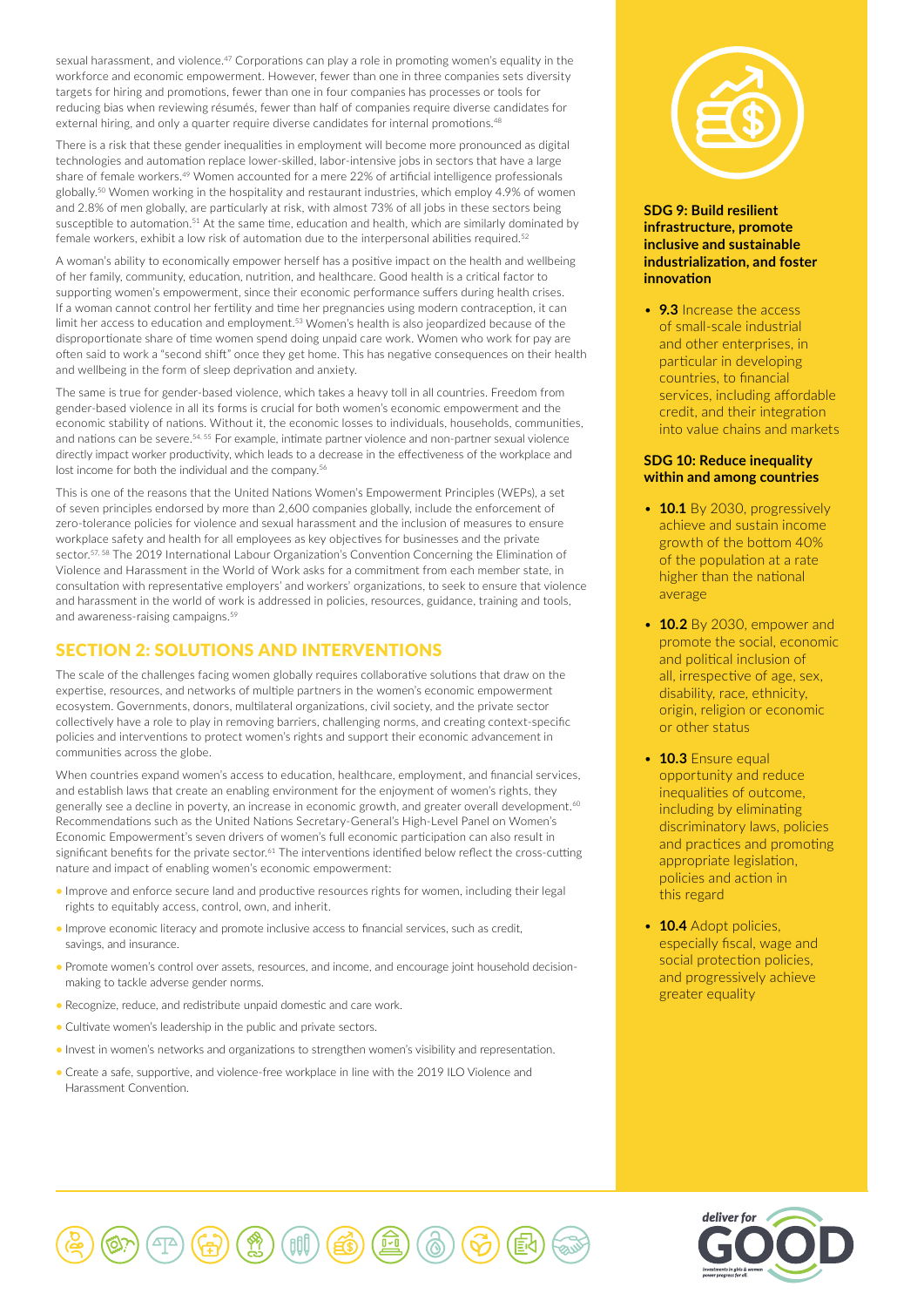# Improve and Enforce Secure Land and Productive Resources Rights for Women, Including Their Legal Rights to Equitably Access, Control, Own, and Inherit

Ensuring women have secure land and property rights is one of the most effective long-term solutions to advancing women's economic empowerment. A study in Tanzania found that women who have the same property and inheritance rights as men earn up to four times more income than women who do not.<sup>62</sup> Laws that protect equal rights for women in terms of inheritance and land tenure create a level playing field, allowing for more equal economic opportunities.<sup>63</sup> Yet formal and customary laws often conflict when it comes to gender equality across land and property regulations, and gender-biased social norms undercut legal equality guarantees. In low- and middleincome countries, national laws and regulations on the rights of rural and indigenous women to inheritance, community membership, and community dispute resolution are unjust, falling short of established international standards.<sup>64</sup> While 164 countries around the world recognize women's rights to own, manage, use as collateral, and make decisions about land, implementation remains a challenge due to discriminatory social norms and customs and low levels of legal literacy among women.<sup>65</sup> Thus, even when women have equal rights, they may not be aware of them or able to exercise them.<sup>66</sup>

#### *Case Study: Ensuring Women's Property Rights Through Data and Collaboration<sup>67</sup>*

*From 2013 through 2016, the United Nations High Commissioner for Refugees (UNHCR) conducted research to document promising practices to advance gender equality, including advancing women's land rights in Sri Lanka. Working with the Legal Aid Commission of Sri Lanka (LAC), UNHCR successfully assisted women and female-headed households to obtain their land rights. The approach relied on a thorough analysis and application of data covering housing, land, and property disaggregated by sex and age; full participation and accountability through community listening groups and mobile land clinics; and a strong focus on building collaborative relationships with and strengthening the processes of local government. Laws and policies enacted by local government are critical to the achievement of gender equality. In August 2016, a national policy was published giving women, including displaced and refugee women, the rights to own property, be listed on titles, and utilize and dispose of property. This promising practice shows great potential for scale-up across the region and beyond.*

#### *Case Study: Women and Community Pasture Management in Kyrgyzstan<sup>68</sup>*

*In 2013, the Livestock and Market Development Program (LMDP), funded by the International Fund for Agricultural Development (IFAD), launched a project that aimed to include women in the management of pasture resources in two provinces in Kyrgyzstan. Its goals were to improve the productivity and accessibility of pastures, the health of livestock, and market partnerships along value chains. Assessment of the project found that recognizing everyone in the community as members of the pasture users' unions was helpful in improving gender equality*  because it meant that women's ability to manage pastures was not related to their marital or ancestral status. The project prioritized women's *interests in investments and grants, engaged in outreach and mobilization to support women's decision-making, and implemented quotas to secure women's participation in leadership roles. Overall, the LMDP showed that including women's voices in pasture management is an iterative process, and varied methods are required to ensure women's participation and leadership.*

#### *Case Study: The Greatest Predictor of Poverty in India Is Landlessness<sup>69</sup>*

*An estimated 18 million families in rural India are landless, and tens of millions more have insecure rights to the land they rely on. Their longterm insecurity and inability to protect and own the land they depend on is a major predictor of poverty, seeds conflict, and hinders economic growth. Since 2000, Landesa has been working to change this reality. By partnering with state and central government leaders, Landesa strives to create opportunity, incentive, and security by strengthening land rights. Landesa supports the creation of policies that strengthen girls' and women's land rights, raise legal awareness, and grant homestead and farmlands to rural women. By working with Indian state government officials and central government leaders, Landesa has reached more than 1 million families. Increasingly, leaders in India's poorest states are recognizing that insecure land tenure is a significant hurdle to development and stability. Already, the governments of Bihar, West Bengal, Odisha, Karnataka, Andhra Pradesh, Telangana, and Uttar Pradesh have launched programs to bolster women's and girls' land rights.*

#### Improve Economic Literacy and Promote Inclusive Access to Financial Services, Such as Credit, Savings, and Insurance

When Grameen Bank began in Bangladesh in 1976, it launched a worldwide movement toward the financial inclusion of women, especially those living in poverty.<sup>70</sup> Its focus on micro-credit has evolved considerably over the years, recognizing a need for more comprehensive and systemic financial services for women in poverty that include, but are not limited to, cash transfers, loans, credit, savings, insurance, and corresponding capacity-building support.<sup>71</sup> A more expansive line of financial services, such as risk-sharing facilities, equity, and larger credit lines, has also been made available to women at higher economic levels with the help of institutions such as the World Bank's International Finance Corporation (IFC) and private-sector banks.<sup>72</sup>

Financial inclusion is key to developing a vibrant community of women entrepreneurs and women-owned businesses, which in turn can create jobs. The IFC's Banking on Women program, for example, helps IFC partners and financial institutions invest in women-owned businesses in sustainable and profitable ways.73 Another example is UN Women's Fund for Gender Equality, which has supported more than 10 million beneficiaries through economic empowerment projects.74 Multiple private-sector companies have also taken on this charge. Goldman Sachs, in partnership with the IFC, raised over \$600 million in capital to support 100,000 women entrepreneurs as an extension of the Goldman Sachs 10,000 Women Initiative.<sup>75,76</sup>

Successful financial inclusion ventures require an approach that opens access to financing while building women's financial literacy and management capacity. Projects spearheaded by multilateral banks—such as the African Development Bank (AfDB) and Inter-American Development Bank (IDB)—as well as by financial services corporations and private companies, build upon a multitiered approach to supporting women entrepreneurs. The Bill & Melinda Gates Foundation has highlighted financial inclusion as one of the main pillars of its US\$170 million Gender Equality Strategy, which entails ensuring women have access to and are able to actively use a digital financial bank account.7778 Hence, multiple models exist that cater to the target audience and emanate from a range of local, national, and multinational banks and credit unions, payment companies, micro-credit institutions, foundations, governments, non-government organizations, and even unofficial local groups.

#### *Case Study: Increasing Financial Inclusion for Low-Income Women Through Wage Digitization<sup>79</sup>*

*BSR's HERproject is a cross-sector collaboration that aims to empower low-income women in global supply chains through programs focused on health, financial inclusion, and gender equality. BSR's HERproject is partnering with the Bill & Melinda Gates Foundation to support garment factories in Bangladesh, which mostly employ women, to switch from cash to digital payroll as a way to onboard large numbers of low-income women into* 



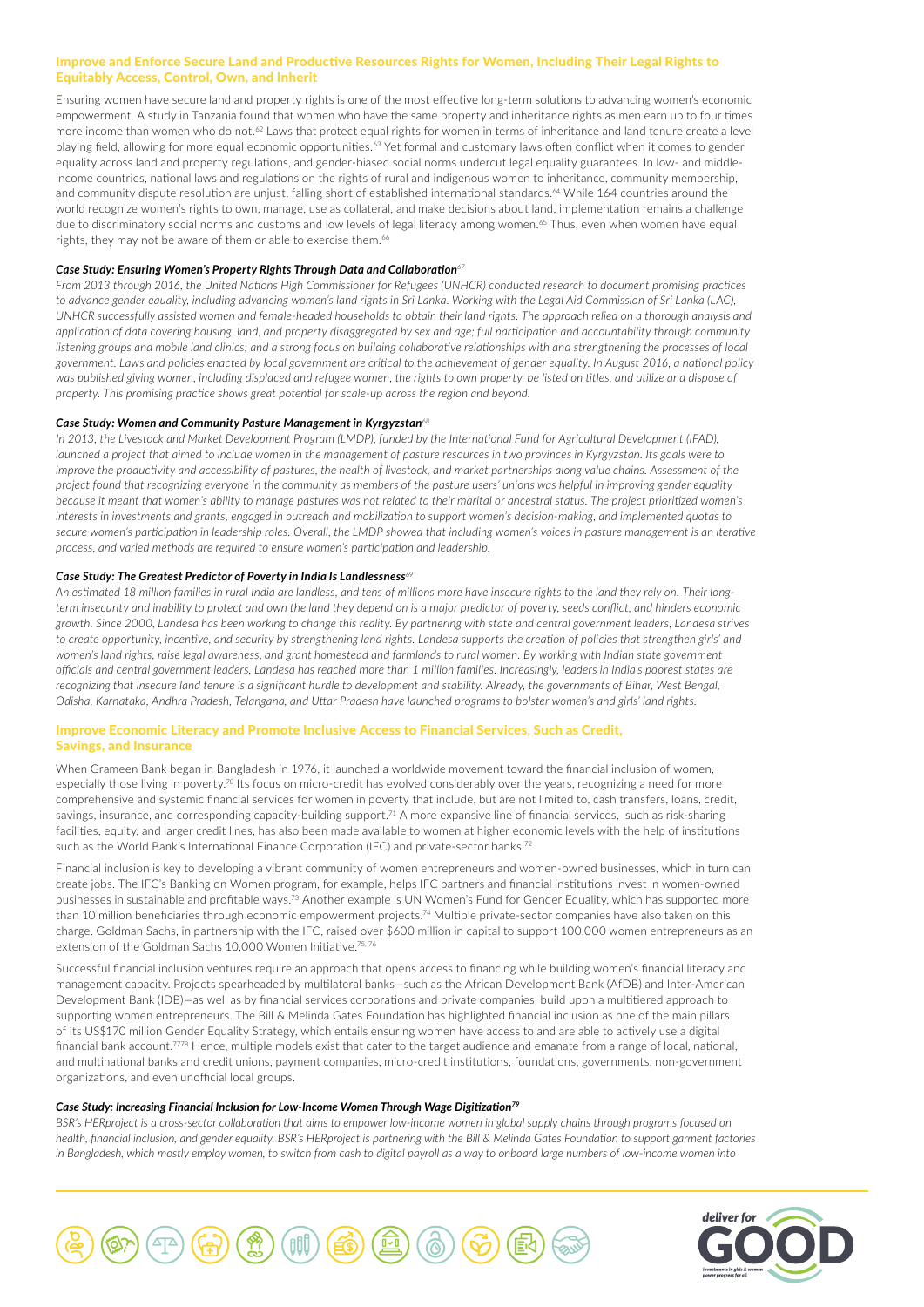*the formal financial system. The program, known as HERfinance Digital Wages, advocates for wage digitization among garment manufacturers in Bangladesh, helps them select the right mobile financial service providers, manages the digitization process, and provides financial literacy and mobile money training to workers and factory management to ease their transition. Since its launch in 2015, the program has reached 100,000 workers, 60 percent of whom are women. The program has led to an increase in access to formal financial services for workers from 20% to 98% and a 53%*  reduction in payroll administrative time spent by employers. After having their wages digitized, the percentage of women who reported they were *handing their salaries over to family members decreased by 69%.*

# Promote Women's Control Over Assets, Resources, and Income and Encourage Joint Household Decision-Making to Tackle Adverse Gender Norms

Evidence shows that it is not merely a woman's increased income but also her control over that income that helps her achieve economic empowerment. This includes a woman's ability to reinvest income into sustainable assets; livelihood expenditures; and her family's and community's overall health, education, safety, and wellbeing. These key economic decisions, however, are inextricably woven into cultural norms around gender, age, ethnic background, health and physical status, and overall social hierarchy.<sup>80</sup> Gender norms can be deeply entrenched in a society, resulting in gender-segregated occupations, gender discrimination, and violence.<sup>81</sup> Oftentimes, this translates into a woman needing to hand over part or all of her income to someone else in her home or community with more decisionmaking power. Where laws do not protect divorced women and widows, or where discriminatory customary laws and social norms prevail, this problem becomes exacerbated.82

Training for both men and women can improve women's influence over decision-making. Training should equip men and women with soft skills around gender issues, including effective communication, confidence-building, and negotiation techniques. Moreover, research has shown that investing in intra-household gender dynamics, alongside community and systems-level changes, leads to increases in women's economic empowerment and resilience.<sup>83</sup> Specifically, improvements were shown in women's agency, women's participation in household and community decisions, men's trust in women's activities outside the home, the sharing of household chores, and men's respect for women and their opinions.<sup>84</sup>

## *Case Study: Promundo's Approach to Working With Men and Boys for Gender Equality*

*Working directly with dominant group stakeholders is a promising approach to help address gaps in women's economic decision-making. The male engagement organization Promundo, working in partnership with CARE, identified this as a key strategy within a women's economic empowerment program in Rwanda in 2012.85 It created a new model of working with local communities to set up separate discussion groups for men that were connected to already existing Village Savings and Loans (VSL) groups for women.86 Men's participation in separate groups was extremely helpful, as the education sessions encouraged them to reflect on rigid gender norms, examine their personal attitudes and beliefs, and question traditional ideas about household decision-making and division of labor, childcare, and sharing household tasks.87 It helped the men to better accept their wives' participation in VSL groups, support their goal of economic empowerment and more participation in economic decisions, and share more in household tasks and caring for the family.88 The families of men who participated saw a significantly higher gain in income compared to families of men who did not participate. Additionally, some men became more supportive of family planning, and many became more involved with childcare.<sup>89</sup>*

## Recognize, Reduce, and Redistribute Unpaid Domestic and Care Work

Women's share of unpaid care work is three times more than men.<sup>90</sup> This disproportionate burden of unpaid work is a critical constraint on girls' and women's economic empowerment. Potential time spent on education and formal work is redirected to unpaid labor that is undervalued and seldom recognized. This staggering gender gap in unpaid care work, coupled with large gaps in paid work, systematically produces a multitude of gender inequalities in market outcomes, including gender wage gaps, jobs segregation, and gaps in political representation.<sup>91</sup> The negative economic impacts of these inequalities go beyond individual girls and women, affecting households, communities, and national economies. Moreover, women's unpaid care work is conservatively estimated at 13% of global GDP,<sup>92</sup> and change is slow. To reach gender equality in unpaid care work by 2030, men would need to increase their time spent by 50 minutes a day.<sup>93</sup>

Addressing these inequalities requires national-level legislation and policy coordination on the care economy. The value and contribution of unpaid domestic and care work needs recognition. This recognition is possible with the inclusion of unpaid care in national statistics, which can illustrate the extent to which different groups contribute to unpaid labor. Improved data collection can help inform policies that are gender-sensitive and recognize the need to invest in social protection systems that are gender equitable and prioritize child and elderly care, as well as maternity and paternity leave.<sup>94</sup> Eighty-eight countries have conducted some type of time-use analysis, helping to highlight the hidden burden of unpaid care work.<sup>95</sup>

Publicly financed, high-quality early education and care services should be part of labor systems that support both men and women as domestic caregivers. Globally, only 45% of employed women are covered by mandatory maternity protection, including paid leave,<sup>96</sup> and few countries offer paid parental leave for spouses.<sup>97</sup> Social investment in childcare, disability, and elderly care programs reduces unpaid care work and fosters paid care work opportunities, which support economic growth, minimize transgenerational poverty, and improve social inclusion.<sup>98</sup> For example, the growing need for care will require new skilled workers. Although many of the existing jobs in this area currently have few, if any, benefits, meeting the need for care presents an opportunity to create quality work in a sector that is dominated by women.

### *Case Study: Valuation of Unpaid Care Work in Colombia*

*In 2010, Colombia passed a new law that regulated the inclusion of the economy of care in national accounting systems in order to measure women's contributions to the social and economic development of the country.99 Passage of this law was followed by the formation of the Intersectoral Commission under the National Administrative Statistics Department (DANE).100 Under the commission, the National Time-Use Survey (ENUT) and the Care Economy Satellite Account (CSEC) statistical mechanism, were created. ENUT was conducted initially in 2012 and then again in 2016–2017.101 It showed that 35 billion hours were spent on unpaid work and that women did 79% of that work.102, 103 In addition to highlighting inequality in the care economy, the work of the commission was also integrated into Colombia's 2014-2018 National Development Plan, laying the foundation for gender-responsive policy development for the future.104*



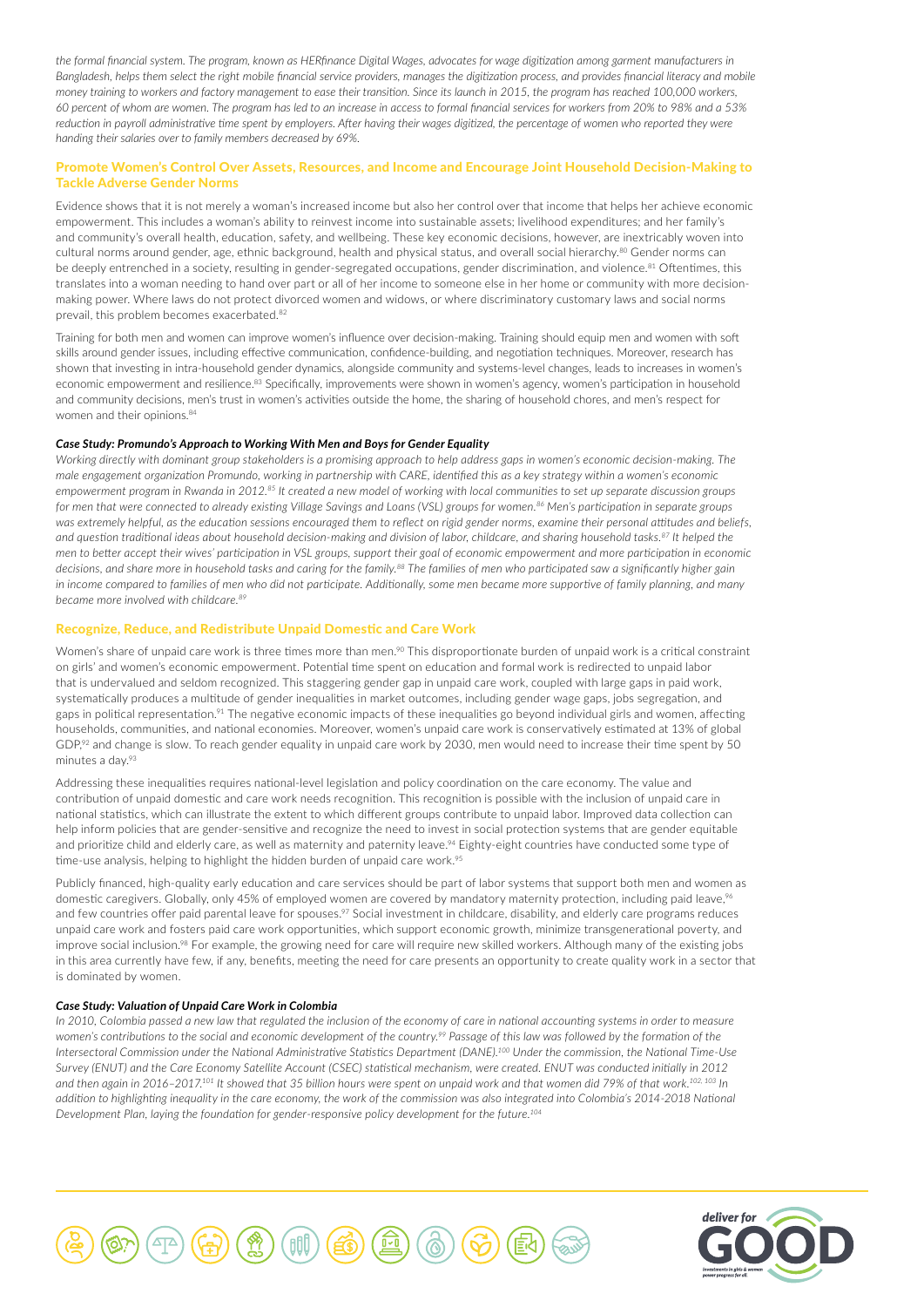#### *Case Study: Developing an Integrated Care System in Uruguay<sup>105</sup>*

*Uruguay's National Integrated Care System takes a rights-based approach to care, enshrining in national law the "right to care and be cared*  for" for all citizens, including children, the elderly, and persons with disabilities. The system was introduced after strong advocacy by women's *organizations in the 1990s as an effort to bolster low female labor force participation rates, and in response to a rapidly aging population. The Care Act (2015) ensures funding for child, elderly and disabled care, while also recognizing the right of care workers (the majority of whom are women) to decent work through training and regulations.*

#### Cultivate Women's Leadership in the Public and Private Sectors

Women's economic empowerment requires addressing the structural barriers that impede girls' and women's access to economic opportunity. These barriers include inequalities in the care economy, restricted mobility, and limited access to employment and financing opportunities. Gender inequalities and biases in legal, financial, and economic systems can only be rectified when women are represented as decision-makers and leaders in these systems. Therefore, increased female leadership in the public and private sectors is a prerequisite for developing inclusive and gender-equitable economic policies.106

To implement gender equality commitments at the government level, investments in technical frameworks that support gendersensitive planning, budgeting, procurement, and policy development are necessary. Embedding gender analysis into government legislation needs gender-equitable representation that includes women from diverse backgrounds and across multiple social groups and sectors.107 With increased representation, women have the opportunity to advocate for gender-responsive policies and socio-economic reforms that account for the specific needs and challenges of women, young people, and other marginalized groups.

Similarly, in the corporate sector, women's representation at the directorate and management levels can help address barriers to women's economic empowerment, such as pay gaps and inequitable leave policies.108 Gender-equal leadership can prioritize workplace policies and practices that are free from gender discrimination and ensure the health, safety, and wellbeing of all workers. The WEPs for business offer further guidelines on how organizations and companies can empower women in the workplace and promote their professional and personal development.109

To monitor progress, it is important to address the gender data gap that currently exists to measure women's versus men's economic participation, as well as their control and decision-making power over assets, resources, and income. Initiatives such as Data 2X are trying to bridge these gaps. With support from the United Nations Foundation, the William and Flora Hewlett Foundation, and the Bill & Melinda Gates Foundations, Data 2X is a collaborative technical and advocacy program working through partnerships to improve the availability, quality, and use of gender data to make a practical difference in the lives of girls and women worldwide.110 Similarly, the Clinton Foundation's No Ceilings: The Full Participation Project sets out to measure how far the world has come in realizing the equal participation of girls and women across sectors,<sup>111</sup> and Equal Measures 2030 aims to engage decision-makers with improved data, evidence, and analysis, and advocate for better data collection to accelerate progress toward gender equality.<sup>112</sup>

#### *Case Study: L'Oréal Implements a Gender Equity Action Plan<sup>113</sup>*

*In 2013, while 70% of L'Oréal USA's workforce were women, 70% of leadership positions were held by men. In 2014, based on feedback from an EDGE (Economic Dividends for Gender Equality) Certification analysis, L'Oréal USA prioritized efforts to increase female leadership at senior levels and facilitate gender-responsive policy reforms. The company implemented a gender-equity plan, through which the executive committee reached gender parity in 2018. Additionally, the company increased both maternity and paternity leave by one week, encouraged flexible work hours for all employees, and cut the organizational gender pay gap by half.*

#### Invest in Women's Networks and Organizations to Strengthen Women's Visibility and Representation

Women's groups—including cooperatives, collectives, farmer groups, business associations, and trade unions—are the bedrock of sustainable economic development for many women around the world.<sup>114</sup> They vary greatly in shape, size, and focus from region to region, yet many provide common advantages. They can offer a safe haven in which women of limited means can pool and maximize resources, manage risk, innovate and experiment, build skills, and learn from one another. Women's groups can be spaces to share in care responsibilities, build confidence, and receive key information on issues such as market prices, nutritional guidance, family planning, and reproductive health. At their core, these groups can provide girls and women with the opportunity to amplify their voices, organize, and advocate for their rights. They can help elevate girls and women to positions of leadership, catalyze action, and inspire political change.

Despite their great economic, social, and political benefits, very little money is invested in women's groups, which face constraints on the freedom and space to act at the national, regional, and global levels.115 In 2016-2017, members of the Development Assistance Committee (DAC) provided an average of USD 44.8 billion per year, or 38% of their bilateral allocable aid, to gender equality and women's equality efforts, which was an increase from previous years.116 However, support for programs specifically dedicated to gender equality and women's empowerment remains consistently low at just 4%, while 62% of aid remains gender blind.<sup>117</sup> In the economic and productive sectors, dedicated gender equality programming represented only 1% of total aid, a decrease from prior years.118 This limited access to resources, combined with repressive laws and conditions in some countries, has increasingly restricted spaces for dialogue and engagement for women's rights organizations and civil society groups.

Despite operating in a shrinking financial and political space, women's groups have remained powerful catalysts for change.<sup>119</sup> Research on policy change to combat violence against women has shown that women's rights and feminist organizations have played a decisive role in whether or not countries have introduced comprehensive legislation and social policy to tackle this issue.<sup>120</sup> To continue functioning successfully, women's groups require access to stable, long-term funding so they can respond and adjust to emerging trends and conditions. With access to stable resources and support, groups can build greater capacity, be flexible and innovative in their work, and galvanize greater impact.<sup>121</sup> Moreover, for maximum sustained impact, women's groups need to be included as partners and stakeholders at every stage of the policy and decision-making process.122 Working with women's groups to develop new data, investment practices, and accountability mechanisms can improve the design and implementation of initiatives across different sectors. Greater political representation of women's groups and the social justice movements they intersect with—including youth and other marginalized groups—can build inclusive spaces that emphasize the needs of vulnerable populations and hold governments and institutions accountable to their commitments.<sup>123</sup> In addition, men and boys must actively promote women's leadership in social, cultural, and political spaces in order to improve women's collective voice and representation.124



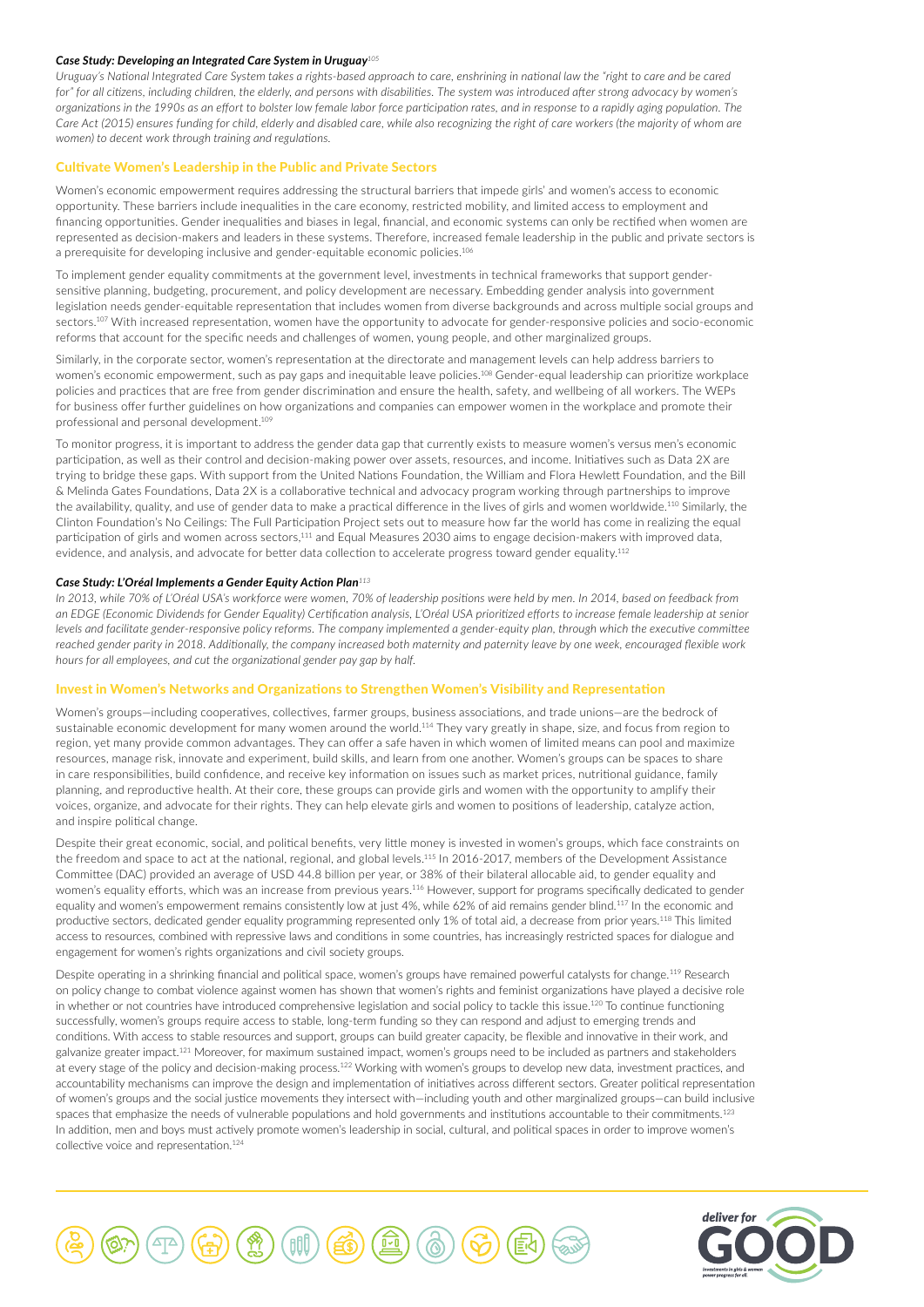#### *Case Study: WIEGO Organizing<sup>125</sup>*

*Evidence from the global research and policy network WIEGO (Women in Informal Employment: Globalizing and Organizing) illustrates why it is important to invest in women's organizations and help them build capacity. With a grant from the Dutch Ministry of Foreign Affairs, the WIEGO network implemented the Fair Trade for Women Producers project through partner organizations in Asia, Africa, and Latin America. The project*  resulted in increased access to financial services, training, and markets, and the majority of participating collective enterprises saw significant increases in financial access and income for their membership base. The project also increased membership in economic networks. For example, *the Indian women's handicraft enterprise Sadhna was able to grow from a group of 15 women to nearly 700 organized into 49 sub-groups.*  Additionally, by promoting stronger leadership roles within mixed male-female enterprises and cooperatives, WIEGO encouraged the mixed *7,000-member Gumutindo Coffee cooperative in Uganda to change its policies to require 50% of board members to be women, which helped achieve greater solidarity, formalization, and capacity. The Baraka Women's Group in Kenya, through registration with the Ministry of Gender, was able to access agricultural extension services for the first time, resulting in increased production and profit.*

#### *Case Study: HomeNet Thailand<sup>126</sup>*

*A member of Bangkok's Foundation for Labor and Employment (FLEP), HomeNet Thailand implemented a successful project called Organized Strength for Home-Based Workers (2009-2011). Building a federation of home-based worker organizations throughout the country with 3,000 paying members, the project focused on key workers' issues, including social protection, legal status, and labor rights. Its objectives were to improve the livelihoods and financial security of home-based workers in the informal economy through collective organizing; grant access to social protection schemes for poor working women, with an emphasis on occupational health and safety (OHS); and enhance the economic empowerment of the working poor. The project had significant impact, particularly with the government's adoption of the Home-Workers Protection Act, which helps protect an estimated 2 million women by ensuring legal frameworks are in place for equal pay and occupational health and safety. In addition, the government adopted a policy to provide a 30% social security co-payment for informal workers, benefiting an estimated 24 million informal workers in Thailand.*

# Create a Safe, Supportive, and Violence-Free Workplace in Line With the 2019 ILO Violence and Harassment Convention

Women's contractual arrangements and restrictive gender norms leave them vulnerable to discrimination, harassment, and violence in the workplace. Therefore, creating a safe, supportive, and violence-free workplace with strong, gender-sensitive codes of conduct and policies is required to promote women's economic empowerment. At the 108th annual International Labour Conference, ILO members adopted the Convention Concerning the Elimination of Violence and Harassment in the World of Work and a related recommendation, which was the first internationally agreed-upon standard and guidance for addressing violence and harassment in the world of work.127 The convention is groundbreaking in its expansive definition of violence and harassment as a "range of unacceptable practices," its inclusion of gender-based violence and harassment covering all workers "irrespective of their contractual status," and its acknowledgement that violence and harassment can happen beyond the physical workplace.<sup>128</sup>

The convention requires governments to take legal and policy measures to prohibit and prevent all forms of violence and harassment.<sup>129</sup> Employers will also be required to take measures such as a workplace policy, risk assessments, training, and awareness-raising initiatives.<sup>130</sup> Many of the requirements are in line with the recent report on Gender Dimensions of the Guiding Principles on Business and Human Rights.131

Governments and businesses have a crucial role to play in preventing and responding to violence and sexual harassment in the workplace. Social movements like #MeToo are holding governments and companies accountable for taking urgent action to set up policies and systems that promote gender equality and prevent and respond to incidences of work-related violence and harassment.<sup>132</sup>

#### *Case Study: Supporting and Empowering 100,000 Women in ANN's Global Supply Chain<sup>133</sup>*

*Through its participation in BSR's HERproject, ANN, parent company of Ann Taylor, LOFT, and Lou & Grey, was able to achieve its commitment to support 100,000 women in its global supply chain community between 2012 and 2018. ANN became the first U.S. women's specialty retailer to commit to the WEPs. In 2018, it launched a revised code of conduct for suppliers that incorporates a gender lens, which ensures that specific solutions to challenges that women workers face are included as part of the company's expectations of suppliers. Through the implementation of the HERproject across six countries, more than 2,800 peer educators were trained, which led to a sharing of knowledge and skills with more than 104,000 women. The company also engaged its customers in this effort by communicating through stores, multimedia, and a microsite about the ongoing success of the project. ANN and HERproject have measured a 38 percentage point increase in breast cancer self-examinations, a 26 percentage point increase in the use of sanitary napkins rather than scraps of cloth, and a 25 percentage point increase in HIV prevention awareness.*

# SECTION 3: THE BENEFITS OF INVESTMENT

From an economic standpoint, increasing female labor force participation would serve to increase productivity and diversify the areas in which women work.<sup>134</sup> While women's economic empowerment is crucial from a human rights standpoint, it also contributes greatly to national economic growth. For example, if countries matched their rate of improvement in gender parity to that of the best-performing country within the region, it could boost GDP globally by \$12 trillion annually by 2025.<sup>135</sup>

Women do most the world's unpaid work, including crucial tasks like childcare, caring for the elderly, cooking, and cleaning. Women's unpaid work has been found to be the equivalent of \$10 trillion of output per year, which correlates to around 13% of the global GDP.<sup>136</sup> Decreasing women's unpaid care work would increase women's labor force participation rate by 10 percentage points.137 Investing 2% of global GDP in the care sector could increase total employment by 4 to 7 percentage points, with women filling the majority of those new jobs.<sup>138</sup> Fully closing gender gaps in work would add up to \$28 trillion in global annual GDP by 2025.<sup>139</sup> In Denmark, Iceland, Norway, and Sweden, the OECD estimates that increases in women's employment have boosted GDP growth by between 10% and 20% over the past 50 years.<sup>140</sup>

While the public sector has a critical role to play in terms of providing gender-sensitive infrastructure, employment and legal framework, the private sector plays a significant role as well. The private sector has a vested interest in boosting women's economic empowerment. Companies that prioritize gender equality have been shown to be good long-term investments. A 2016 study of 21,980 global, publicly traded companies in 91 countries found that having women occupy at least 30% of leadership positions added 6% to their net profit margin.141 Another study by McKinsey found that companies in the top quartile for gender diversity are 21% more likely to have financial



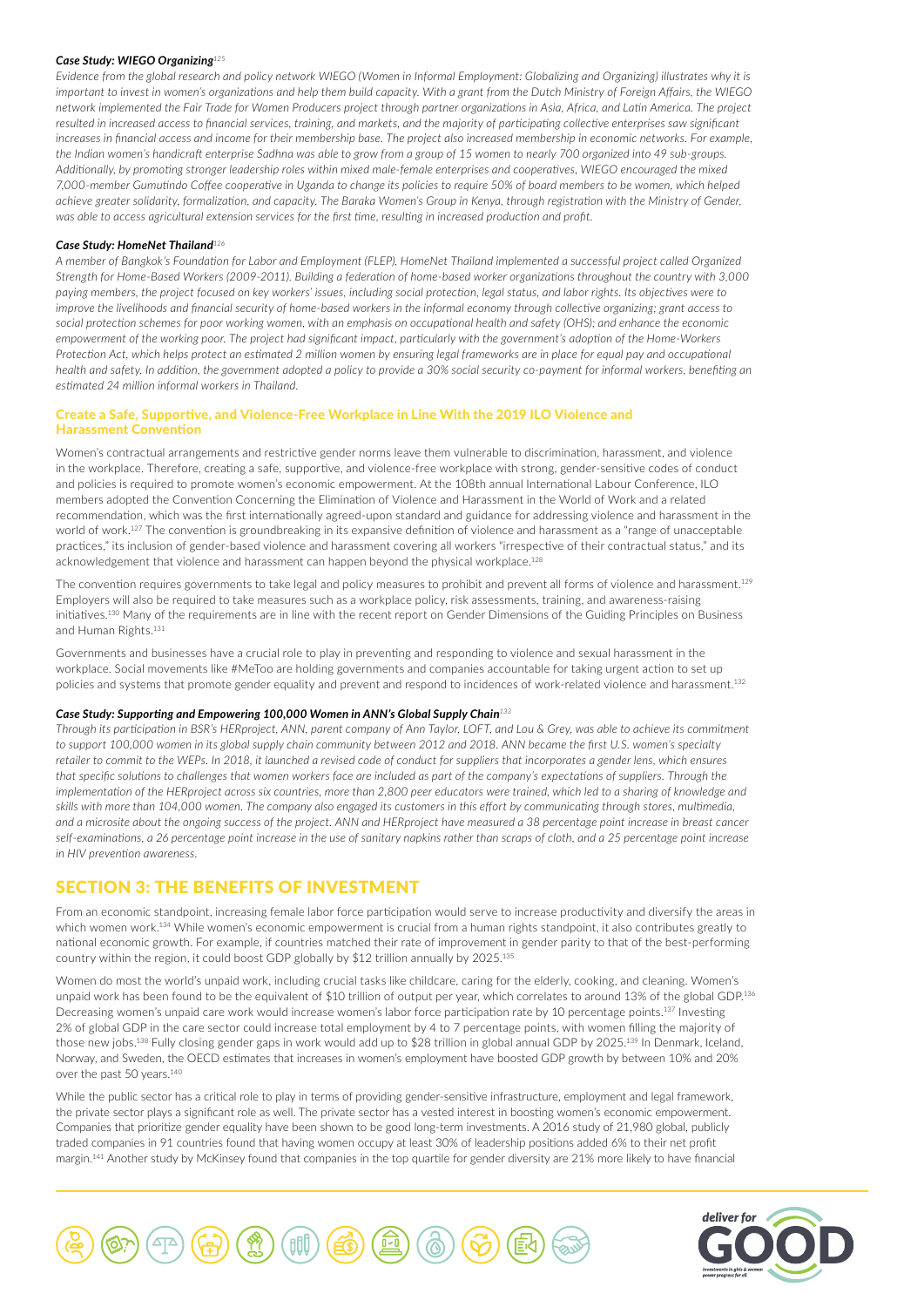returns above companies in the fourth quartile.<sup>142</sup> A 2019 study by the IFC found that private equity and venture capital funds with more gender-balanced senior management saw 10% to 20% higher returns.<sup>143</sup> Investing in women is an opportunity for future market growth as well as growth in women's incomes around the world.

Regularly assessing and reviewing business practices all along the value chain with a gender lens—including pay equity, gender balance among employees and leaders, relationships with women-owned companies, and gender equality initiatives—enables companies to identify where improvements are needed.<sup>144, 145</sup> Managers can be held accountable and given incentives to meet measurable targets for gender diversity, and company leadership can set targets for sourcing from women-owned businesses.<sup>146, 147</sup> Offering childcare support is another way to improve gender equality in employment.<sup>148, 149</sup>

The benefits of investing in women's advancement, as well as their access to and control over resources and technology, are substantial. Propelling more women into leadership positions, where they remain underrepresented in the political, financial, and academic sectors, is another way to boost women's economic empowerment. Investing in high-quality, lifelong education and training for women, particularly in science, technology, engineering, and math (STEM), is equally essential for women's success.150 It is critical to ensure that women are equally represented in leadership positions in a variety of businesses, workplaces, trade unions, and other social movements, and that women's rights issues are prioritized in collective bargaining processes.

Increasing women's control over land and household income, either through their own earnings or cash transfers combined with other services, has a ripple effect that improves their children's access to and performance in school; increases access to and the quality of healthcare for family members; enables women to have greater control over their reproductive health; improves women's ability to make climate-smart, environmentally friendly choices; increases the likelihood of women reinvesting money into capital improvements to help advance businesses; and has the potential to improve women's status within families, communities, and entire countries.<sup>151</sup> Another sound investment to boost women's economic empowerment involves providing social services, such as childcare, which has been proven to increase a woman's earning levels.<sup>152</sup> Government policies need to emphasize the importance of investing in childcare and on reducing tax penalties for secondary earners.153 Investing in high-quality childcare could make women's re-entry into the workforce a quicker and easier process, and replacing family taxation with individual taxation could reduce any dual-earner marriage tax penalties.<sup>154</sup>

For developing countries, investments in quality infrastructure can alleviate women's unpaid domestic work and free up time for paid economic activities. In Ghana, for example, women who have access to electricity in their house are able to spend an extra hour a day on income-generating activities.155 The International Energy Agency estimates that providing clean cooking options would not only prevent 1.8 million premature deaths per year, but would also free up 100 billion hours spent on collecting fuelwood every year, which is done for the most part by women.<sup>156</sup>

In terms of maximizing access to technology, by providing internet to an additional 600 million women, the GDP in 144 developing countries would see an estimated annual increase of \$13 billion to \$18 billion.157 Ensuring that women own and can use their phones would provide an estimated \$170 billion increase in the market for the mobile industry.<sup>158</sup> This boost would subsequently have far reaching socio-economic benefits.<sup>159</sup>

# SECTION 4: CALLS TO ACTION

In the push to empower girls and women, everyone has a role to play—governments, the private sector, multilateral organizations, and civil society. Governments should support women's economic empowerment in its legal frameworks, including access to, control over, ownership of, benefit from, and inheritance of land and other assets, including productive resources and capital. This includes collaborating with local and national groups to advance culturally appropriate solutions. Governments should also protect women as members of the informal labor market, preventing exploitation by enforcing contracts and labor laws. Employers should deliver on commitments to gender equality by giving equal pay for equal work and reforming parental leave policies, including flexible work hours, among other initiatives. National authorities should invest in social infrastructure, public service delivery—like childcare, health services, and social protection—to create an enabling environment for women to enter the formal labor market, and reform economic policies so that they recognize and financially support women's unpaid work.

Civil society groups are well placed to build the financial literacy and management skills of women and adolescents and increase women's access to financial services, including credit, loans, savings accounts, and insurance. As society's watchdogs, civil society groups are also well positioned to monitor and evaluate women's economic empowerment initiatives and collect and analyze genderdisaggregated data, including on women's secure land rights.

The private sector has a critical role to play in advancing gender equality and women's economic empowerment. Beyond the obligation to respect women's rights, integrated and holistic investments in women's economic empowerment are necessary to build healthy and resilient businesses, and can result in significant benefits in the form of cost savings and productivity improvements, innovation, and market growth.<sup>160</sup> In considering their role, businesses should assess where they can leverage women's capabilities in their own operations and value chain, as well as influence peer companies to adopt these practices.<sup>161</sup>

Looking forward, the world of work is changing for women and men. Automation, artificial intelligence, new work models such as the gig economy, and demographic and social shifts are all contributing to massive changes in how we work. Some of these changes offer a window to advance women's economic empowerment, but in some instances, women may be at risk of falling even further behind.

In order to power progress for all, many different constituents must work together—governments, civil society, academia, media, affected populations, the United Nations, and the private sector—to take the following actions for girls and women:

- Ensure all women have the tools to fully participate in the economy through increased access to comprehensive and equitable financial services, including credit, loans, savings accounts, and insurance. (Most relevant for: governments, civil society, and the private sector)
- Invest in and be inclusive of women's organizations and cooperatives to strengthen their visibility and representation. (Most relevant for: governments, the United Nations, and the private sector)
- Prioritize women's asset development, including capital; secure equitable laws that protect land and inheritance rights; and offer skill-building programs, including financial literacy and management skills. (Most relevant for: governments, civil society, the United Nations, and the private sector)



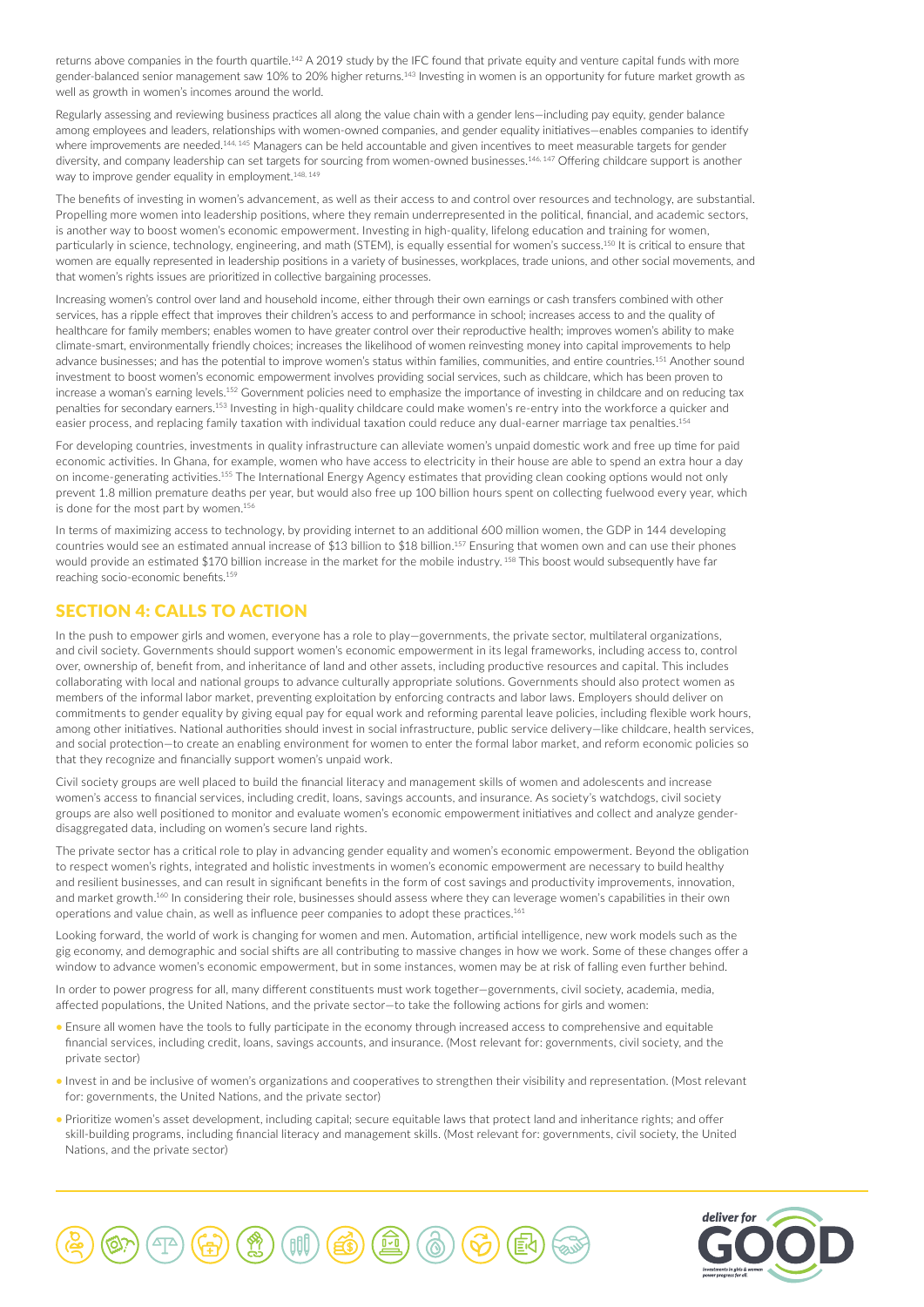- Encourage gender- and age-disaggregated data collection to inform the design of gender-sensitive policies and programs and the monitoring and evaluation of their impact on women and gender norms, especially during humanitarian crises. (Most relevant for: governments, civil society, the United Nations, and the private sector)
- In humanitarian settings, work directly with crisis-affected communities to identify risks associated with participation in economic empowerment and livelihood programs and how best to mitigate those risks. (Most relevant for governments, civil society, United Nations)
- Prioritize the recognition and valuation of unpaid care work and invest in the care economy to promote girls' and women's economic empowerment. (Most relevant for: governments, the United Nations, and the private sector)
- Include sexual and reproductive health and rights in programming for women's economic empowerment in order to support women's access to decent work. (Most relevant for: governments, civil society, the United Nations, and the private sector)
- Invest in policies and social protection systems to create an enabling environment for women to enter and thrive in the formal and informal labor markets, such as family leave, daycare, flexible work hours, and social security. (Most relevant for: governments, civil society, the United Nations, and the private sector)
- Champion the tenets of decent work for all women, including equal access to employment, benefits, training, and leadership positions; equal pay; and a safe and harassment-free work environment. (Most relevant for: affected populations, governments, civil society, academia, media, the United Nations, and the private sector)
- Create economic policies that recognize and financially support girls' and women's unpaid household and care work, while reducing and redistributing its burden. (Most relevant for: governments)
- Invest in women's small and medium enterprises (SMEs) and women entrepreneurs through inclusive financing and comprehensive training. (Most relevant for: governments and the private sector)
- Incorporate gender-based violence prevention and response strategies into women's economic empowerment initiatives. (Most relevant for: governments, civil society, and the United Nations)
- Tackle adverse gender norms and promote positive role models among both women and men. (Most relevant for: governments, civil society, and the private sector)
- Promote women's leadership and strong gender equality policies in the private sector. (Most relevant for: governments and the private sector)
- Regularly assess and revise business practices for gender equality initiatives throughout the organizational structure and value chain. (Most relevant for: the private sector)

#### **Last reviewed and updated November 2019**

#### **Prepared by**: Elise Young, FHI 360

**2019 version reviewed and updated by:** Saeeda Rizvi, Women Deliver; Brigid Rayder, Women Deliver; Karen Scriven, Mercy Corps; Eva Ehoke, BSR; Annelise Thim, BSR; Mary Crippen, Women Deliver; Courtney Carson, Women Deliver; Marcy Hersh, Women Deliver; Jessica Roland, Women Deliver; Susan Papp, Women Deliver; Meyris Montalvo, Women Deliver; Varsha Gandikota-Nellutla, Women Deliver; Molly Shapiro, Consultant; Rachel Petit, Women Deliver.

*Disclaimer: The views and opinions expressed in this technical paper are those of the authors and do not necessarily reflect the official policy or position of all partnering organizations.*

These briefs are intended to be used by policymakers, decision-makers, advocates, and activists to advance issues affecting girls and women in global development. These materials are designed to be open-sourced and available for your use.

**→ [Learn more about the Deliver for Good campaign.](http://www.deliverforgood.org/)** 

# **ENDNOTES**

- 1 United Nations. "Sustainable Development Goals." Sustainable Development Goals Knowledge Platform. Accessed October 2019. https:// sustainabledevelopment.un.org/sdgs.
- 2 Ibarra, Herminia, Robin J. Ely, and Deborah M. Kolb. "Women Rising: The Unseen Barriers." *Harvard Business Review*. 2013. https://hbr.org/2013/09/ women-rising-the-unseen-barriers.
- 3 United Nations Secretary-General's High-Level Panel on Women's Economic Empowerment. *Leave No One Behind: Taking Action for Transformational Change on Women's Economic Empowerment*. UNHLP, 2017. https://www. unscn.org/uploads/web/news/UNSG-HLP-WEE-2nd-Report-.pdf.
- 4 Ibarra, Herminia, Robin J. Ely, and Deborah M. Kolb. "Women Rising: The Unseen Barriers." *Harvard Business Review*. 2013. https://hbr.org/2013/09/ women-rising-the-unseen-barriers.
- 5 The World Bank Group. "Get the Data." In *Women, Business and the Law 2019: A Decade of Reform*. Washington, DC: The World Bank, 2019. http:// wbl.worldbank.org/.
- 6 The World Bank Group. *Women, Business and the Law 2019: A Decade of Reform*. Washington, DC: The World Bank, 2019. http://wbl.worldbank.org/.
- 7 The World Bank Group. *Women, Business and the Law 2018*. Washington, DC: The World Bank, 2018. https://wbl.worldbank.org/en/reports.
- 8 United Nations Office for the Coordination of Humanitarian Affairs (OCHA). *Global Humanitarian Overview 2019*. OCHA, 2019. https://www.unocha.org/ sites/unocha/files/GHO2019.pdf.



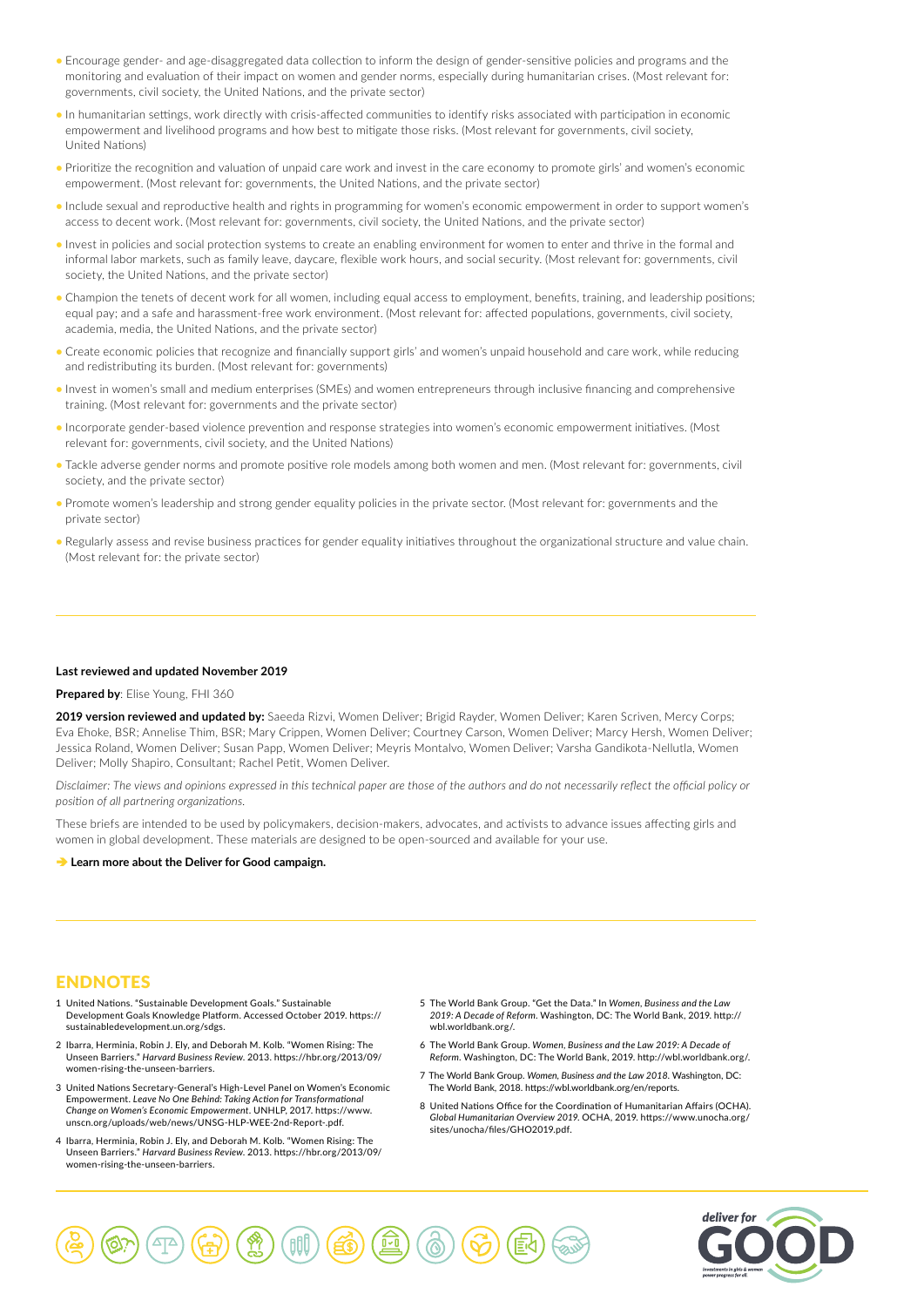- 9 United Nations Office for the Coordination of Humanitarian Affairs (OCHA). *Global Humanitarian Overview 2019*. OCHA, 2019. https://www.unocha.org/ sites/unocha/files/GHO2019.pdf
- 10 Nielsen, Mie. Women and Girls in Emergencies. Copenhagen: CARE Danmark, 2018. https://care.dk/english/women-and-girls-in-emergencies
- 11 UN Women. "New Global Funding Instrument Invests in Women to Accelerate Conflict Recovery, Sustain Peace." *UN Women*, February 23, 2016. https://www.unwomen.org/en/news/stories/2016/2/globalacceleration-instrument-launch.
- 12 BSR and Women Deliver. *How Business Can Build a 'Future of Work' That Works for Women*. BSR. 2019. https://www.bsr.org/reports/BSR-WomenDeliver-Future-of-Work-for-Women-Framework.pdf.
- 13 Overseas Development Institute. *Women's Economic Empowerment: Navigating Enablers and Constraints*. London: ODI, 2016. https://www.odi. org/sites/odi.org.uk/files/resource-documents/10683.pdf.
- 14 Food and Agriculture Organization of the United Nations. *The State of Food and Agriculture: Women in Agriculture. Closing the Gap for Development*. Rome: FAO, 2011. http://www.fao.org/publications/sofa/2010-11/en/.
- 15 Food and Agriculture Organization of the United Nations. *The State of Food and Agriculture: Women in Agriculture. Closing the Gap for Development*. Rome: FAO, 2011. http://www.fao.org/publications/sofa/2010-11/en/.
- 16 UN Women and the Office of the United Nations High Commissioner for Human Rights. *Realizing Women's Rights to Land and Other Productive Resources*. United Nations, 2013. https://www.ohchr.org/Documents/ Publications/RealizingWomensRightstoLand.pdf.
- 17 UN Women and the Office of the United Nations High Commissioner for Human Rights. *Realizing Women's Rights to Land and Other Productive Resources*. United Nations, 2013. https://www.ohchr.org/Documents/ Publications/RealizingWomensRightstoLand.pdf.
- 18 Overseas Development Institute. *Women's Economic Empowerment: Navigating Enablers and Constraints*. London: ODI, 2016. https://www.odi. org/sites/odi.org.uk/files/resource-documents/10683.pdf.
- 19 Demirgüç-Kunt, Asli, Leora Klapper, Dorothe Singer, Saniya Ansar, and Jake Hess. *The Global Findex Database 2017: Measuring Financial Inclusion and the Fintech Revolution*. Washington, DC: The World Bank Group, 2018. https:// globalfindex.worldbank.org/.
- 20 United Nations Conference on Trade and Development, United Nations High Commissioner for Refugees, and the International Organization for Migration. *Policy Guide on Entrepreneurship for Migrants and Refugees*. United Nations, 2018. https://unctad.org/en/PublicationsLibrary/ diae2018d2\_en.pdf.
- 21 Demirgüç-Kunt, Asli, Leora Klapper, Dorothe Singer, Saniya Ansar, and Jake Hess. *The Global Findex Database 2017: Measuring Financial Inclusion and the Fintech Revolution*. Washington, DC: The World Bank Group, 2018. https:// globalfindex.worldbank.org/.
- 22 Organisation for Economic Co-operation and Development. *Bridging the Digital Gender Divide: Include, Upskill, Innovate*. OECD, 2018. http://www. oecd.org/internet/bridging-the-digital-gender-divide.pdf.
- 23 Oliver Rowntree. *Connected Women: The Mobile Gender Gap Report 2019*. London: GSMA, 2019. https://www.gsma.com/mobilefordevelopment/wpcontent/uploads/2019/02/GSMA-The-Mobile-Gender-Gap-Report-2019. pdf.
- 24 Oliver Rowntree. *Connected Women: The Mobile Gender Gap Report 2019*. London: GSMA, 2019. https://www.gsma.com/mobilefordevelopment/wp-content/uploads/2019/02/GSMA-The-Mobile-Gender-Gap-Report-2019. pdf.
- 25 International Labour Organization. *Women and Men in the Informal Economy: A Statistical Picture 3rd Edition*. Geneva: ILO, 2018. https://www.ilo.org/ wcmsp5/groups/public/---dgreports/---dcomm/documents/publication/ wcms\_626831.pdf.
- 26 BSR and Women Deliver. *How Business Can Build a 'Future of Work' That Works for Women*. BSR. 2019. https://www.bsr.org/reports/BSR-WomenDeliver-Future-of-Work-for-Women-Framework.pdf.
- 27 International Labour Organization. *A Quantum Leap for Gender Equality: For a better future of work for all*. Geneva: ILO, 2019. https://www.ilo.org/ wcmsp5/groups/public/---dgreports/---dcomm/---publ/documents/ publication/wcms\_674831.pdf.
- 28 International Labour Organization. *A Quantum Leap for Gender Equality: For a better future of work for all*. Geneva: ILO, 2019. https://www.ilo.org/ wcmsp5/groups/public/---dgreports/---dcomm/---publ/documents/ publication/wcms\_674831.pdf.
- 29 UN Women. *Progress of the World's Women Report 2015-2016: Transforming Economies, Realizing Rights*. New York: UN Women, 2015. http://progress. unwomen.org/en/2015/pdf/SUMMARY.pdf
- 30 UN Women. *Progress of the World's Women Report 2015-2016: Transforming Economies, Realizing Rights*. New York: UN Women, 2015. http://progress. unwomen.org/en/2015/pdf/SUMMARY.pdf.
- 31 International Labour Organization. *Women at Work: Trends 2016*. Geneva: ILO, 2016. http://www.ilo.org/wcmsp5/groups/public/---dgreports/--- dcomm/---publ/documents/publication/wcms\_457317.pdf.
- 32 International Labour Organization. *Women at Work: Trends 2016*. Geneva: ILO, 2016. http://www.ilo.org/wcmsp5/groups/public/---dgreports/-- dcomm/---publ/documents/publication/wcms\_457317.pdf.
- 33 Madgavkar, Anu, James Manyika, Mekala Krishnan, Kweilin Ellingrud, Lareina Yee, Jonathan Woetzel, Michael Chui, Vivian Hunt, and Sruti Balakrishnan. *The future of women at work: transitions in the age of automation*. McKinsey Global Institute, 2019. https://www.mckinsey. com/featured-insights/gender-equality/the-future-of-women-at-worktransitions-in-the-age-of-automation.
- 34 Ferrant, Gaelle and Annelise Thim. *Measuring Women's Economic Empowerment*. OECD Development Policy Paper no. 16. 2019. http://www. oecd.org/dev/development-gender/MEASURING-WOMENS-ECONOMIC-EMPOWERMENT-Gender-Policy-Paper-No-16.pdf.
- 35 UN Secretary-General's High-Level Panel on Women's Economic Empowerment. *Leave No One Behind: A Call to Action for Gender Equality and Women's Economic Empowerment*. UNHLP, 2016. https://cdn1.sph. harvard.edu/wp-content/uploads/sites/134/2017/06/For-Klugman-Wsempowerment-HLP-WEE-Report-2016-09-Call-to-action-Overview-en. pdf.
- 36 United Nations Population Fund. *The State of World Population 2017. World's Apart: Reproductive Health and Rights in the Age of Inequality*. New York: UNFPA, 2017. https://turkey.unfpa.org/sites/default/files/pub-pdf/ SWOP\_2017reportweb.pdf.
- 37 World Economic Forum. *The Global Gender Gap Report 2015*. World Economic Forum, 2015. http://www3.weforum.org/docs/GGGR2015/ The%20Global%20Gender%20Gap%20Index%202015.pdf.
- 38 European Commission. *Strategic Engagement for Gender Equality 2016-2019*. Luxembourg: European Union, 2016. https://ec.europa.eu/info/sites/info/ files/strategic\_engagement\_en.pdf.
- 39 Madgavkar, Anu, James Manyika, Mekala Krishnan, Kweilin Ellingrud, Lareina Yee, Jonathan Woetzel, Michael Chui, Vivian Hunt, and Sruti Balakrishnan. *The future of women at work: transitions in the age of automation*. McKinsey Global Institute, 2019. https://www.mckinsey. com/featured-insights/gender-equality/the-future-of-women-at-worktransitions-in-the-age-of-automation.
- 40 Barraja, Magali. *Making Women Workers Count: A Framework for Conducting Gender-Responsive Due Diligence in Supply Chains*. BSR, 2019. https://www. bsr.org/reports/BSR-Gender-Data-Impact-Framework-Report\_.pdf.
- 41 Organisation for Economic Co-operation and Development. *The Pursuit of Gender Equality: An Uphill Battle*. Paris: OECD, 2017. https://read. oecd-ilibrary.org/social-issues-migration-health/the-pursuit-of-genderequality\_9789264281318-en#page1.
- 42 International Labour Organization. *A Quantum Leap for Gender Equality: For a better future of work for all*. Geneva: ILO, 2019. https://www.ilo.org/ wcmsp5/groups/public/---dgreports/---dcomm/---publ/documents/ publication/wcms\_674831.pdf.
- 43 World Economic Forum. *The Global Gender Gap Report 2018*. Geneva: World Economic Forum, 2018. https://www.weforum.org/reports/the-globalgender-gap-report-2018.
- 44 World Economic Forum. *The Global Gender Gap Report 2018*. Geneva: World Economic Forum, 2018. https://www.weforum.org/reports/the-globalgender-gap-report-2018.
- 45 International Labour Organization. "Gender Equality and Decent Work." Accessed October 2019. http://www.ilo.org/moscow/areas-of-work/ gender-equality/WCMS\_249141/lang--en/index.htm.
- 46 International Labour Organization. "Decent work." Accessed October 2019. http://www.ilo.org/global/topics/decent-work/lang--en/index.htm.
- 47 International Labour Organization. "Gender Equality and Decent Work. Accessed October 2019. http://www.ilo.org/moscow/areas-of-work/ gender-equality/WCMS\_249141/lang--en/index.htm.
- 48 McKinsey & Company and LeanIn.org. *Women in the Workplace 2018*. McKinsey & Company, 2018. https://womenintheworkplace.com/2018.
- 49 Chang, Jae-Hee, Gary Rynhart and Phu Huynh. *ASEAN in Transformation: How Technology is Changing Jobs and Enterprises*. Geneva: ILO, 2016. Web. http://www.ilo.org/wcmsp5/groups/public/---ed\_dialogue/---act\_emp/ documents/publication/wcms\_579553.pdf.
- 50 World Economic Forum. *The Global Gender Gap Report 2018*. Geneva: World Economic Forum, 2018. https://www.weforum.org/reports/the-globalgender-gap-report-2018
- 51 Woetzel, Jonathan, et al. *The Power of Parity: How Advancing Women's Equality can Add \$12 Trillion to Global Growth*. McKinsey & Company, 2015. http://www.mckinsey.com/global-themes/employment-and-growth/howadvancing-womens-equality-can-add-12-trillion-to-global-growth.
- 52 International Labour Organization. *Women and Men in the Informal Economy: A Statistical Picture (Third Edition)*. Geneva: ILO, 2018. https://www.ilo.org/ wcmsp5/groups/public/---dgreports/---dcomm/documents/publication/ wcms\_626831.pdf.
- 53 Bloom, David E., David Canning, Günther Fink, and Jocelyn E. Finlay. "Fertility, female labor force participation, and the demographic dividend." *Journal of Economic Growth* 14, no. 2 (2009): 79 101. http://link.springer. com/article/10.1007/s10887-009-9039-9.

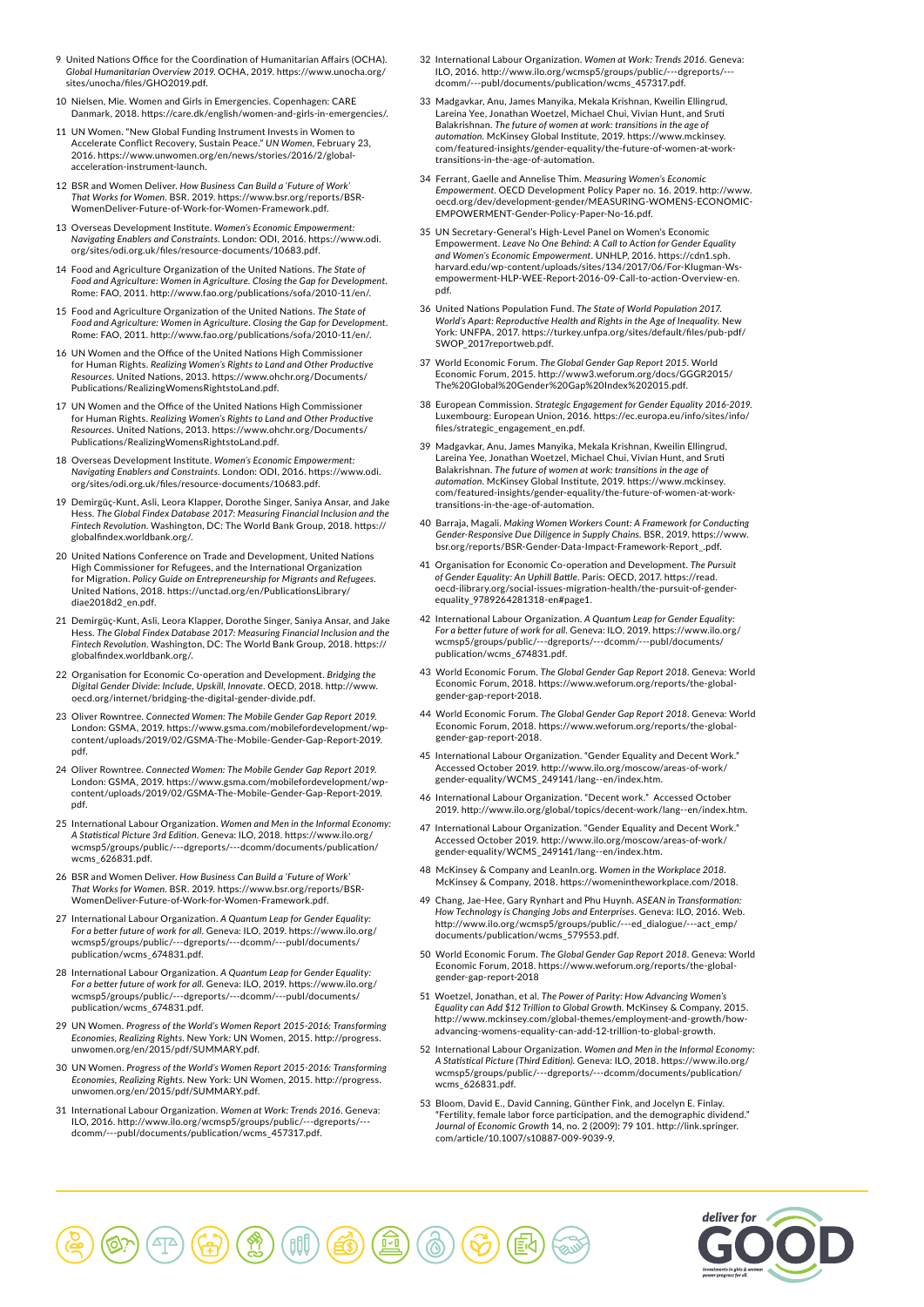- 54 Schulte, Jennifer, Sharon Williams, Danka Rapic, Patricia T. Morris, and Tina Robbins. "GBV Definition, Prevalence, and Global Statistics." In *Toolkit for Integrating GBV Prevention & Response into Economic Growth Projects*. USAID, 2014. https://www.usaid.gov/documents/1865/toolkit-integrating-gbvprevention-and-response-economic-growth-projects.
- 55 World Health Organization/London School of Hygiene and Tropical Medicine. *Preventing intimate partner and sexual violence against women: taking action and generating evidence*. Geneva: World Health Organization, 2010. http://www.who.int/violence\_injury\_prevention/publications/ violence/9789241564007\_eng.pdf.
- 56 Schulte, Jennifer, Sharon Williams, Danka Rapic, Patricia T. Morris, and Tina Robbins. "GBV Definition, Prevalence, and Global Statistics." In *Toolkit for Integrating GBV Prevention & Response into Economic Growth Projects*. USAID, 2014. https://www.usaid.gov/documents/1865/toolkit-integrating-gbvprevention-and-response-economic-growth-projects.
- 57 Women's Empowerment Principles. "Women's Empowerment Principles." UN Global Compact & UN Women. https://www.empowerwomen.org/en/ weps/about.
- 58 Women's Empowerment Principles. "Women's Empowerment Principles." UN Global Compact & UN Women. https://www.empowerwomen.org/en/ weps/about.
- 59 International Labour Organization. *C190 Violence and Harassment Convention, 2019 (No. 190)*. Accessed November 2019. https://www.ilo. org/dyn/normlex/en/f?p=NORMLEXPUB:12100:0::NO:12100:P12100\_ INSTRUMENT\_ID:3999810:NO.
- 60 SIDA. "Background paper: Gender Equality and Pro-Poor Growth." *Women's Economic Empowerment Series*. 2010. https://www.oecd.org/dac/ gender-development/47566333.pdf.
- 61 United Nations Secretary-General's High-Level Panel on Women's Economic Empowerment. *Leave No One Behind: Taking Action for Transformational Change on Women's Economic Empowerment*. UNHLP, 2017. https://www.unscn.org/uploads/web/news/UNSG-HLP-WEE-2nd-Report-. pdf.
- 62 Peterman, Amber. "Women's Property Rights and Gendered Policies: Implications for Women's Long-term Welfare in Rural Tanzania." *The Journal of Development Studies* 47, no.1 (2011): 1–30. https://doi. org/10.1080/00220381003600366.
- 63 United Nations Secretary-General's High-Level Panel on Women's Economic Empowerment. *Leave No One Behind: Taking Action for Transformational Change on Women's Economic Empowerment*. UNHLP, 2017. https://www.unscn.org/uploads/web/news/UNSG-HLP-WEE-2nd-Report-. pdf.
- 64 Rights and Resources Initiative. *Power and Potential: A Comparative Analysis of National Laws and Regulations Concerning Women's Rights to Community Forests*. Washington, DC: RRI, 2017.http://rightsandresources.org/wpcontent/uploads/2017/05/Power\_and\_Potential\_Final\_EN\_May\_2017\_RRI-1.pdf.
- 65 Organisation for Economic Co-operation and Development. *SIGI 2019 Global Report: Transforming Challenges into Opportunities*. Paris: OECD, 2019. https://doi.org/10.1787/bc56d212-en.
- 66 Organisation for Economic Co-operation and Development. *SIGI 2019 Global Report: Transforming Challenges into Opportunities*. Paris: OECD, 2019. https://doi.org/10.1787/bc56d212-en.
- 67 United Nations High Commissioner for Refugees. *Learning from Experience to Advance Gender Equality: Promising Practices in Asia*. UNHCR, 2017. https://www.unhcr.org/5c6d24434.pdf.
- 68 Scalise, Elisa, and Asyl Undeland. *Kyrgyz Republic: Women and Community Pasture Management*. Landesa & Resource Equity, 2016. http://www. landesa.org/wp-content/uploads/2016-Best-Practices-Case-Kyrgyzstan. pdf.
- 69 Landesa. "Landesa in India." https://www.landesa.org/what-we-do/india/.
- 70 Grameen Bank. "About Us." http://www.grameen-info.org/about-us/.
- 71 Holloway, Kyle, Zahra Niazi, and Rebecca Rouse. *Women's Economic Empowerment Through Financial Inclusion: A Review of Existing Evidence and Remaining Knowledge Gaps*. Innovations for Poverty Action, 2017. https:// www.poverty-action.org/sites/default/files/publications/Womens-Economic-Empowerment-Through-Financial-Inclusion-Web.pdf.
- 72 International Finance Corporation. "Banking on Women." https://www.ifc. org/wps/wcm/connect/Industry\_EXT\_Content/IFC\_External\_Corporate\_ Site/Financial Institutions/Priorities/Banking\_on\_Women/.
- 73 International Finance Corporation. "Banking on Women." https://www.ifc. org/wps/wcm/connect/Industry\_EXT\_Content/IFC\_External\_Corporate\_ Site/Financial Institutions/Priorities/Banking\_on\_Women/.
- 74 de la Peña Espín, Sara. *Fund for Gender Equality. Annual Report 2018-2019*. UN Women, UN Women, 2019. https://www.unwomen.org/en/digitallibrary/publications/2019/06/fund-for-gender-equality-annual-report-2018-2019#view.
- 75 Goldman Sachs. "Goldman Sachs 10,000 Women, IFC to Raise Up to \$600 Million to Support Women Entrepreneurs." *Goldman Sachs*, March 5, 2014. http://www.goldmansachs.com/citizenship/10000women/news-andevents/10000women-ifc.html.
- 76 Goldman Sachs. "10,000 Women." http://www.goldmansachs.com/ citizenship/10000women/.
- 77 Cheney, Catherine. "The Gates Foundation Launches \$170M Gender Strategy." *Devex*, March 5, 2018. https://www.devex.com/news/the-gatesfoundation-launches-170m-gender-strategy-92241.
- 78 Bill & Melinda Gates Foundation. "What We Do: Gender Equality. Strategy Overview" https://www.gatesfoundation.org/What-We-Do/Global-Growth-and-Opportunity/Gender-Equality.
- 79 Better than Cash Alliance. *Increasing factory worker well-being through digital payroll*. 2018. https://www.betterthancash.org/tools-research/casestudies/increasing-factory-worker-well-being-through-digital-payroll.
- 80 United Nations Secretary-General's High-Level Panel on Women's Economic Empowerment. *Leave No One Behind: Taking Action for Transformational Change on Women's Economic Empowerment*. UNHLP, 2017. https://www.unscn.org/uploads/web/news/UNSG-HLP-WEE-2nd-Report-. pdf.
- 81 United Nations Secretary-General's High-Level Panel on Women's Economic Empowerment. *Leave No One Behind: Taking Action for Transformational Change on Women's Economic Empowerment*. UNHLP, 2017. https://www.unscn.org/uploads/web/news/UNSG-HLP-WEE-2nd-Report-. pdf.
- 82 Organisation for Economic Co-operation and Development. *SIGI 2019 Global Report: Transforming Challenges into Opportunities*. Paris: OECD, 2019. https://doi.org/10.1787/bc56d212-en.
- 83 Mercy Corps. *Priming Resilience with Intra-Household Change*. Portland: Mercy Corps, 2018. https://www.mercycorps.org/sites/default/files/ BRIGE\_Report\_Full.pdf.
- 84 Mercy Corps. *Priming Resilience with Intra-Household Change*. Portland: Mercy Corps, 2018. https://www.mercycorps.org/sites/default/files/ BRIGE\_Report\_Full.pdf.
- 85 Edström, Jerker, Alexa Hassink, Thea Shakrokh, and Erin Stern. "Engendering Men: A Collaborative Review of Evidence on Men and Boys in Social Change and Gender Equality." EMERGE Evidence Review, Promundo-US, Sonke Gender Justice and the Institute of Development Studies, 2015. http://promundoglobal.org/wp-content/uploads/2015/09/ EMERGE-Engendering-Men-Evidence-Review.pdf.
- 86 Edström, Jerker, Alexa Hassink, Thea Shakrokh, and Erin Stern. "Engendering Men: A Collaborative Review of Evidence on Men and Boys in Social Change and Gender Equality." EMERGE Evidence Review, Promundo-US, Sonke Gender Justice and the Institute of Development Studies, 2015. http://promundoglobal.org/wp-content/uploads/2015/09/ EMERGE-Engendering-Men-Evidence-Review.pdf.
- 87 Pawlak, Piotr, Henry Slegh, and Gary Barker. *Journeys of Transformation: A Training Manual for Engaging Men as Allies in Women's Economic Empowerment*. CARE International in Rwanda Promundo-US, 2012. http:// www.care.org/sites/default/files/documents/Rwanda%20Journey's%20 of%20Transformation.pdf.
- 88 Pawlak, Piotr, Henry Slegh, and Gary Barker. *Journeys of Transformation: A Training Manual for Engaging Men as Allies in Women's Economic Empowerment*. CARE International in Rwanda Promundo-US, 2012. http:// www.care.org/sites/default/files/documents/Rwanda%20Journey's%20 of%20Transformation.pdf.
- 89 Edström, Jerker, Alexa Hassink, Thea Shakrokh, and Erin Stern. "Engendering Men: A Collaborative Review of Evidence on Men and Boys in Social Change and Gender Equality." EMERGE Evidence Review, Promundo-US, Sonke Gender Justice and the Institute of Development Studies, 2015. http://promundoglobal.org/wp-content/uploads/2015/09/ EMERGE-Engendering-Men-Evidence-Review.pdf.
- 90 United Nations Development Programme. *Human Development Report 2015: Work for Human Development*. New York: UNDP, 2015. http://hdr. undp.org/sites/default/files/2015\_human\_development\_report.pdf.
- 91 Ilkkaracan, Ipek. *Promoting Women's Economic Empowerment: Recognizing and Investing in the Care Economy*. New York: UN Women, 2018. http:// www.unwomen.org/-/media/headquarters/attachments/sections/library/ publications/2018/issue-paper-recognizing-and-investing-in-the-careeconomy-en.pdf?la=en&vs=2004.
- 92 Woetzel, Jonathan, et al. *The Power of Parity: How Advancing Women's Equality can Add \$12 Trillion to Global Growth*. McKinsey & Company, 2015. http://www.mckinsey.com/global-themes/employment-and-growth/howadvancing-womens-equality-can-add-12-trillion-to-global-growth.
- 93 van der Gaag, N., Heilman, B., Gupta T., Nembhard, C., and Barker, G. *State of the World's Fathers: Unlocking the Power of Men's Care*. Washington, DC: Promundo-US, 2019. https://stateoftheworldsfathers.org/report/state-ofthe-worlds-fathers-helping-men-step-up-to-care/.
- 94 Ilkkaracan, Ipek. *Promoting Women's Economic Empowerment: Recognizing and Investing in the Care Economy*. New York: UN Women, 2018. http:// www.unwomen.org/-/media/headquarters/attachments/sections/library/ publications/2018/issue-paper-recognizing-and-investing-in-the-careeconomy-en.pdf?la=en&vs=2004.
- 95 Buvinic, Mayra and Elizabeth King. *Invisible No More? A Methodology and Policy Review of How Time Use Surveys Measure Unpaid Work*. Data2X. 2018. https://data2x.org/wp-content/uploads/2019/05/Data2X-Invisible-No-More-Volume-1.pdf.



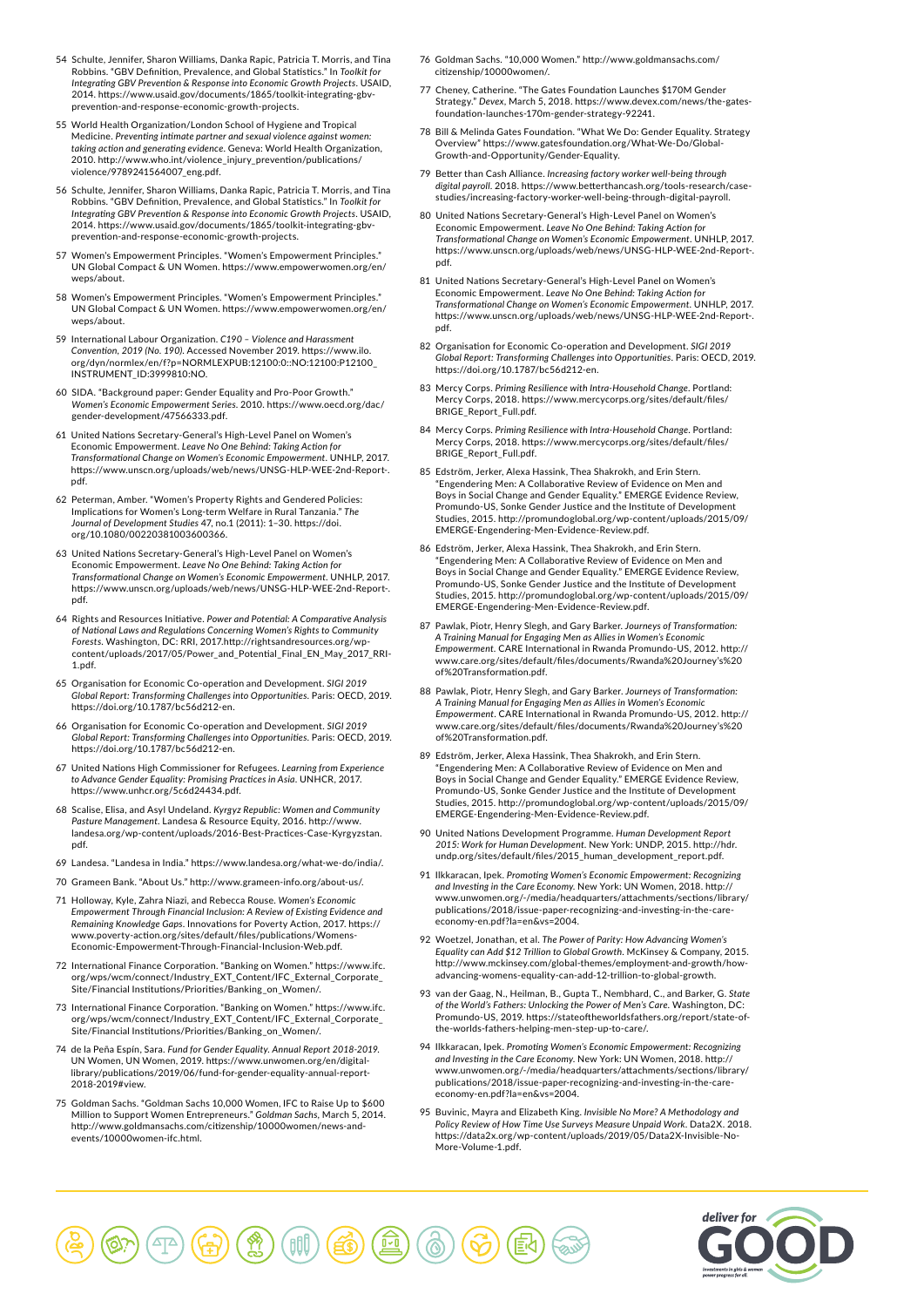- 96 International Labour Organization. *World Social Protection Report 2017–19: Universal Social Protection to Achieve the Sustainable Development Goal*. Geneva: ILO, 2017. https://www.ilo.org/wcmsp5/groups/public/dgreports/---dcomm/---publ/documents/publication/wcms\_604882.pdf.
- 97 Organisation for Economic Co-operation and Development. *Enabling Women's Economic Empowerment: New Approaches to Unpaid Care Work in Developing Countries*. Paris: OECD, 2019. https://doi.org/10.1787/ec90d1b1 en.
- 98 Organisation for Economic Co-operation and Development. *Enabling Women's Economic Empowerment: New Approaches to Unpaid Care Work in Developing Countries*. Paris: OECD, 2019. https://doi.org/10.1787/ec90d1b1 en.
- 99 Data2X. *Invisible No More? Country Case Studies*. Data 2X, 2018. https:// data2x.org/wp-content/uploads/2019/05/Data2X-Invisible-No-More-Volume-2.pdf.
- 100 Data2X. *Invisible No More? Country Case Studies*. Data 2X, 2018. https:// data2x.org/wp-content/uploads/2019/05/Data2X-Invisible-No-More-Volume-2.pdf.
- 101 Data2X. *Invisible No More? Country Case Studies*. Data 2X, 2018. https:// data2x.org/wp-content/uploads/2019/05/Data2X-Invisible-No-More-Volume-2.pdf.
- 102 Ilkkaracan, Ipek. *Promoting Women's Economic Empowerment: Recognizing and Investing in the Care Economy*. New York: UN Women, 2018. http:// www.unwomen.org/-/media/headquarters/attachments/sections/library/ publications/2018/issue-paper-recognizing-and-investing-in-the-careeconomy-en.pdf?la=en&vs=2004.
- 103 Data2X. *Invisible No More? Country Case Studies*. Data 2X, 2018. https:// data2x.org/wp-content/uploads/2019/05/Data2X-Invisible-No-More-Volume-2.pdf.
- 104 Ilkkaracan, Ipek. *Promoting Women's Economic Empowerment: Recognizing and Investing in the Care Economy*. New York: UN Women, 2018. http:// www.unwomen.org/-/media/headquarters/attachments/sections/library/ publications/2018/issue-paper-recognizing-and-investing-in-the-careeconomy-en.pdf?la=en&vs=2004.
- 105 Esquivel, Valeria. "The rights-based approach to care policies: Latin American experience." *International Social Security Review* 70, no. 4 (2017): 87–103. https://onlinelibrary.wiley.com/doi/abs/10.1111/issr.12154.
- 106 International Labour Organization. *Women, Gender and work: Social Choices and Inequalities*. Geneva: ILO, 2017. https://www.empowerwomen.org/en/ resources/documents/2018/07/women-gender-and-work-social-choicesand-inequalities-volume-2?lang=en.
- 107 Downes, Ronnie, Lisa Von Trapp and Scherie Nicol. "Gender Budgeting in OECD countries." *OECD Journal on Budgeting Volume 2016/3* (2017). http:// www.oecd.org/gender/Gender-Budgeting-in-OECD-countries.pdf.
- 108 We Empower. "Women's Economic Empowerment through responsible Business Conduct in G7 Countries." 2018. https://www.empowerwomen. org/en/resources/documents/2018/06/womens-economic-empowermentthrough-responsive-business-conduct-in-g7-countries?lang=en.
- 109 Women's Empowerment Principles. "Women's Empowerment Principles. UN Global Compact & UN Women. https://www.empowerwomen.org/en/ weps/about.
- 110 "Data2X." Accessed October 2019. http://data2x.org.
- 111 "No Ceilings: The Full Participation Report." Accessed October 2019. http://noceilings.org/about/.
- 112 "Equal Measures 2030." Accessed October 2019. http://www. equalmeasures2030.org/.
- 113 We Empower. "Women's Economic Empowerment through responsible Business Conduct in G7 Countries." 2018. https://www.empowerwomen. org/en/resources/documents/2018/06/womens-economic-empowermentthrough-responsive-business-conduct-in-g7-countries?lang=en.
- 114 UN Women. *World Survey on the Role of Women in Development 2014: Gender Equality and Sustainable Development*. New York: UN Women, 2014. https://www.unwomen.org/-/media/headquarters/attachments/ sections/library/publications/2014/world-survey-on-the-role-of-womenin-development-2014-en.pdf?la=en&vs=3045.
- 115 United Nations Secretary-General's High-Level Panel on Women's Economic Empowerment. *Leave No One Behind: Taking Action for Transformational Change on Women's Economic Empowerment*. UNHLP, 2017. https://www.unscn.org/uploads/web/news/UNSG-HLP-WEE-2nd-Report-. pdf.
- 116 Organisation for Economic Cooperation and Development. "Development Finance for Gender Equality and Women's Empowerment: A Snapshot." OECD, 2019. https://www.oecd.org/dac/stats/ aidinsupportofgenderequalityandwomensempowerment.htm.
- 117 Organisation for Economic Cooperation and Development. "Development Finance for Gender Equality and Women's Empowerment: A Snapshot." OECD, 2019. https://www.oecd.org/dac/stats/ aidinsupportofgenderequalityandwomensempowerment.htm.
- 118 Organisation for Economic Cooperation and Development. "Development Finance for Gender Equality and Women's Empowerment: A Snapshot." OECD, 2019. https://www.oecd.org/dac/stats/ aidinsupportofgenderequalityandwomensempowerment.htm.
- 119 Organisation for Economic Cooperation and Development. *Aid to gender equality and women's empowerment: An Overview*. OECD, 2018. http://www. oecd.org/dac/gender-development/Aid-to-gender-overview-2018.pdf.
- 120 True, Jacqui. *Ending Violence against Women in Asia: International Norm Diffusion and Global Opportunity Structures for Policy Change*. UNRISD Working Paper, No. 2016-5. Geneva: United Nations Research Institute for Social Development (UNRISD), 2016. https://www.econstor.eu/ bitstream/10419/148758/1/861317491.pdf.
- 121 True, Jacqui. *Ending Violence against Women in Asia: International Norm Diffusion and Global Opportunity Structures for Policy Change*. UNRISD Working Paper, No. 2016-5. Geneva: United Nations Research Institute for Social Development (UNRISD), 2016. https://www.econstor.eu/ bitstream/10419/148758/1/861317491.pdf.
- 122 Organisation for Economic Cooperation and Development. *Partnering with Civil Society 12 Lessons from DAC Peer Reviews*. Paris: OECD, 2012. https:// www.oecd.org/dac/peer-reviews/12%20Lessons%20Partnering%20with%20 Civil%20Society.pdf.
- 123 Organisation for Economic Cooperation and Development. *Partnering with Civil Society 12 Lessons from DAC Peer Reviews*. Paris: OECD, 2012. https:// www.oecd.org/dac/peer-reviews/12%20Lessons%20Partnering%20with%20 Civil%20Society.pdf.
- 124 United Nations Secretary-General's High-Level Panel on Women's Economic Empowerment. *Leave No One Behind: Taking Action for Transformational Change on Women's Economic Empowerment*. UNHLP, 2017. https://www.unscn.org/ uploads/web/news/UNSG-HLP-WEE-2nd-Report-.pdf.
- 125 Jones, Elaine, Sally Smith, and Carol Wills. *Trading Our Way Up: Women Organizing for Fair Trade*. WIEGO, 2011. https://www.wiego.org/sites/default/ files/migrated/publications/files/Jones\_Trading\_Our\_Way\_Up\_English.pdf.
- 126 WIEGO. "Home-Based Workers." WIEGO. Accessed October 2019. http:// wiego.org/wee/home-based-workers.
- 127 International Labour Organization. "C190 Violence and Harassment Convention, 2019 (No. 190)." ILO, June 10, 2019. https://www.ilo.org/dyn/ normlex/en/f?p=NORMLEXPUB:12100:0::NO::P12100\_ILO\_CODE:C190.
- 128 International Labour Organization. "C190 Violence and Harassment Convention, 2019 (No. 190)." ILO, June 10, 2019. https://www.ilo.org/dyn/ normlex/en/f?p=NORMLEXPUB:12100:0::NO::P12100\_ILO\_CODE:C190.
- 129 International Labour Organization. "C190 Violence and Harassment Convention, 2019 (No. 190)." ILO, June 10, 2019. https://www.ilo.org/dyn/ normlex/en/f?p=NORMLEXPUB:12100:0::NO::P12100\_ILO\_CODE:C190.
- 130 International Labour Organization. "C190 Violence and Harassment Convention, 2019 (No. 190)." ILO, June 10, 2019. https://www.ilo.org/dyn/ normlex/en/f?p=NORMLEXPUB:12100:0::NO::P12100\_ILO\_CODE:C190.
- 131 United Nations General Assembly. *Gender Dimensions of the Guiding Principles on Business and Human Rights*. May 23, 2019. https://documentsdds-ny.un.org/doc/UNDOC/GEN/G19/146/08/PDF/G1914608. pdf?OpenElement.
- 132 "Me Too". Accessed October 2019. https://metoomvmt.org/.
- 133 BSR. "Empowering 100,000 Women in ANN's Global Supply Chain." 2018. https://www.bsr.org/en/our-insights/case-study-view/empowering-100000-women-in-anns-global-supply-chain.
- 134 Crebo-Rediker, Heidi, et al. "Women in the Economy: Global Growth Generators." CITI. May 2015. Web. http://www.cfr.org/content/ publications/Women\_in\_the\_Economy.pdf.
- 135 Woetzel, Jonathan, et al. *The Power of Parity: How Advancing Women's Equality can Add \$12 Trillion to Global Growth*. McKinsey & Company, 2015. http://www.mckinsey.com/global-themes/employment-and-growth/howadvancing-womens-equality-can-add-12-trillion-to-global-growth.
- 136 Woetzel, Jonathan, et al. *The Power of Parity: How Advancing Women's Equality can Add \$12 Trillion to Global Growth*. McKinsey & Company, 2015. http://www.mckinsey.com/global-themes/employment-and-growth/howadvancing-womens-equality-can-add-12-trillion-to-global-growth.
- 137 Ferrant, Gaëlle, Luca Maria Pesando, and Keiko Nowacka. *Unpaid Care Work: The missing link in the analysis of gender gaps in labour outcomes*. OECD Development Centre, 2014. https://www.oecd.org/dev/developmentgender/Unpaid\_care\_work.pdf.
- 138 United Nations Secretary-General's High-Level Panel on Women's Economic Empowerment. *Leave No One Behind: Taking Action for Transformational Change on Women's Economic Empowerment*. UNHLP, 2017. https://www.unscn.org/uploads/web/news/UNSG-HLP-WEE-2nd-Report-. pdf.
- 139 Woetzel, Jonathan, et al. *The Power of Parity: How Advancing Women's Equality can Add \$12 Trillion to Global Growth*. McKinsey & Company, 2015. http://www.mckinsey.com/global-themes/employment-and-growth/howadvancing-womens-equality-can-add-12-trillion-to-global-growth.
- 140 Organisation for Economic Co-operation and Development. *Is the Last Mile the Longest? Economic Gains from Gender Equality in Nordic Countries*. Paris: OECD, 2018. http://oe.cd/last-mile-gender-nordic.